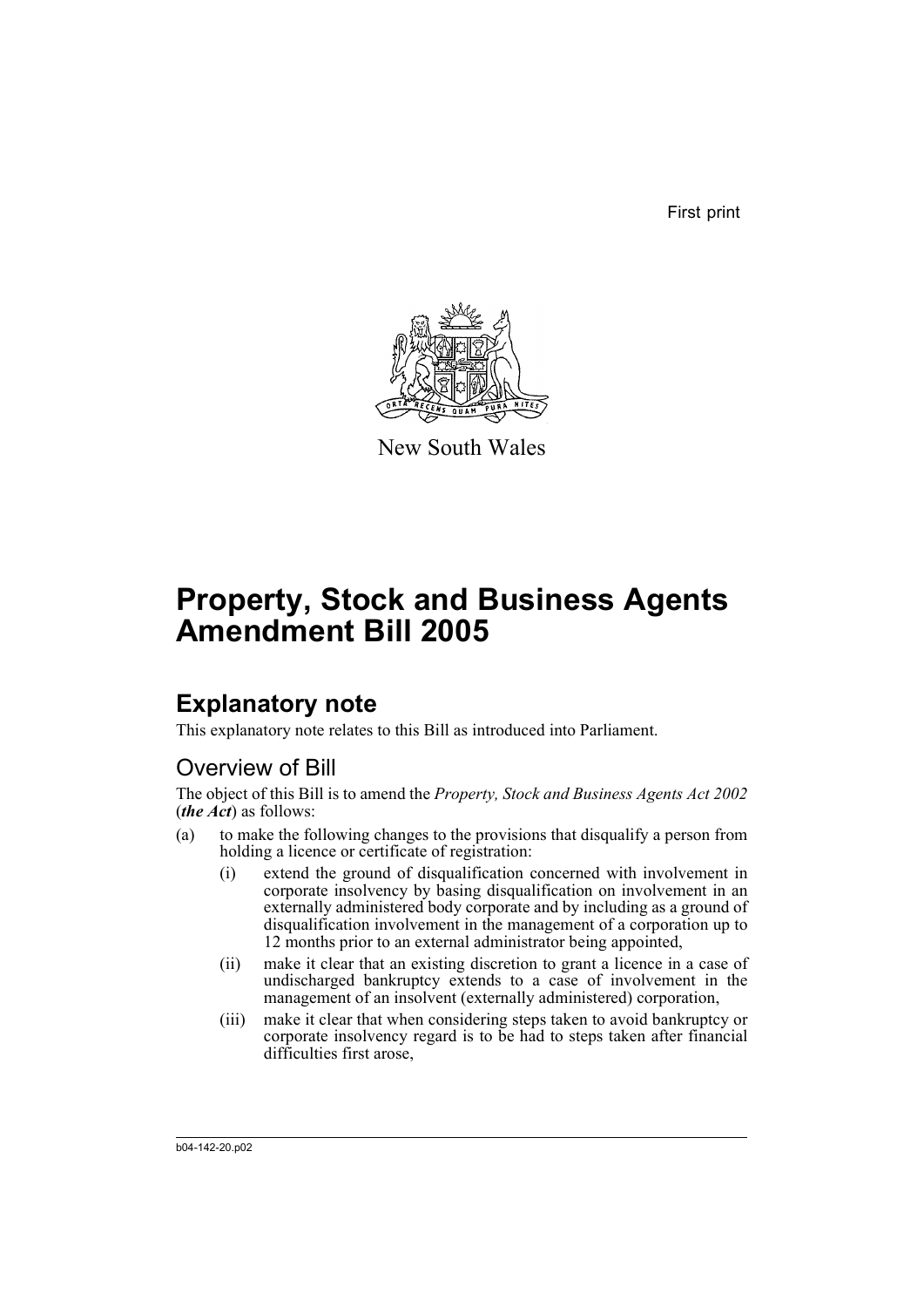Explanatory note

- (iv) limit disqualification based on bankruptcy or involvement with an insolvent corporation to licences (so that certificates of registration will not be subject to disqualification on those grounds),
- (v) include as an additional ground of disqualification the suspension of or disqualification from holding an authority under another Act administered by the Minister (with a discretion for the Director-General to ignore such a disqualification),
- (b) to make it clear, for the purposes of the duty of disclosure of a seller's agent to prospective buyers, that a *prospective buyer* is a person who has made an offer of which the principal has been informed to purchase the land concerned and also to make it clear that a bid at auction does not make the bidder a prospective buyer for this purpose,
- (c) to make it clear that the duty of disclosure of a buyer's or seller's agent with respect to benefits to be received by third parties only applies to third parties to whom the agent has referred the client or a prospective buyer,
- (d) to extend the duty of disclosure that a licensee has when the licensee advertises a property in which the licensee has an interest as principal to cover situations where the licensee is a corporation and a director is an owner of the property or the licensee is a director of a corporation and the corporation is an owner of the property,
- (e) to require real estate agents, stock and station agents and their employees to disclose in the course of the marketing of residential property or rural land that the highest bid at an auction of the property was a vendor bid if the property was passed in and the bid is referred to in marketing the property,
- (f) to make it clear that the requirement to verify a bidder's name and address for the purposes of the Bidders Record can be satisfied by using 2 proof of identity documents (one to verify name and the other to verify address),
- (g) to strengthen existing controls for the prevention of dummy bidding at auctions of residential property or rural land, including by prohibiting the making of bids on behalf of the seller except one bid made by the auctioneer (with exceptions for bids by a co-owner trying to purchase the interest of a co-owner and bids by executors and administrators of deceased estates), and by increasing penalties,
- (h) to increase the penalty for engaging in collusive practices at auction sales from the existing penalty of 200 penalty units for a corporation and 100 for an individual to 500 penalty units for a corporation and 250 for an individual,
- (i) to make it an offence for an auctioneer to falsely announce a bid,
- (j) to require the name of a trust account kept by a licensee to include the name of the licensee or firm and to allow inclusion, at the end of the account name, of the name or other identifier of the person on whose behalf the account is held,
- (k) to require authorised deposit-taking institutions with which trust accounts are kept and that are required to pay monthly interest on trust account balances to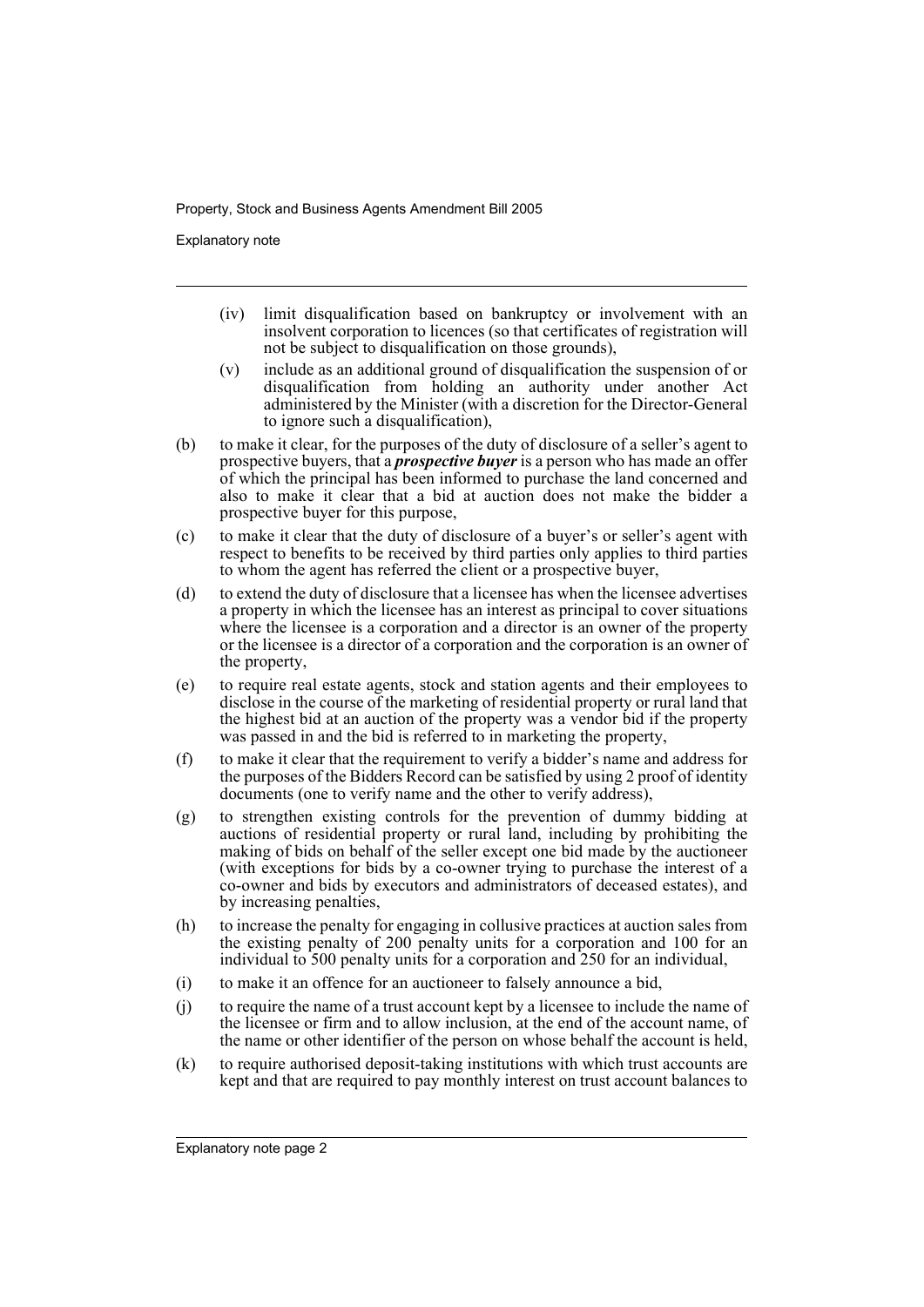Explanatory note

the Statutory Interest Account to pay that interest before the end of the 7th business day of the following month (rather than the 1st business day as at present),

- (l) to enable the Director-General to give directions to authorised deposit-taking institutions with which trust accounts are kept as to the manner and form in which information about trust accounts is to be provided to the Director-General,
- (m) to change the existing procedure for repayment of unclaimed money paid to the Consolidated Fund by authorising the Director-General to deal with claims by way of payments to or from the Compensation Fund kept under the Act,
- (n) to make it clear that a licensee director of a licensee corporation or the licensee in charge of a licensee's place of business is not required to be accredited as an auctioneer merely because auctions will be conducted as part of the business of the corporation or place of business,
- (o) to increase the penalty for breaches of the rules of conduct prescribed under the Act,
- (p) to provide for the Director-General to require a licensee to discontinue unjust conduct and to rectify the consequences of that conduct,
- (q) to make other amendments of a minor, consequential or savings and transitional nature.

# Outline of provisions

**Clause 1** sets out the name (also called the short title) of the proposed Act.

**Clause 2** provides for the commencement of the proposed Act on a day or days to be appointed by proclamation.

**Clause 3** is a formal provision that gives effect to the amendments to the *Property, Stock and Business Agents Act 2002* set out in Schedule 1.

## **Schedule 1 Amendments**

### **Disqualification from holding a licence or certificate of registration**

Section 16 of the Act sets out the circumstances that disqualify a person from being the holder of a licence or certificate of registration under the Act.

**Schedule 1 [3]–[6]** amend section 16 as follows:

(a) Currently, a person is disqualified by being involved, in the 3 years prior to an application for a licence or certificate of registration, in the management of a corporation that was the subject of a winding up order or for which a controller or administrator was appointed. The amendments extend the disqualification to other forms of corporate insolvency by referring to a body corporate that is externally administered (with an exception for voluntary winding up). The amendments also extend the disqualification to cover a person concerned in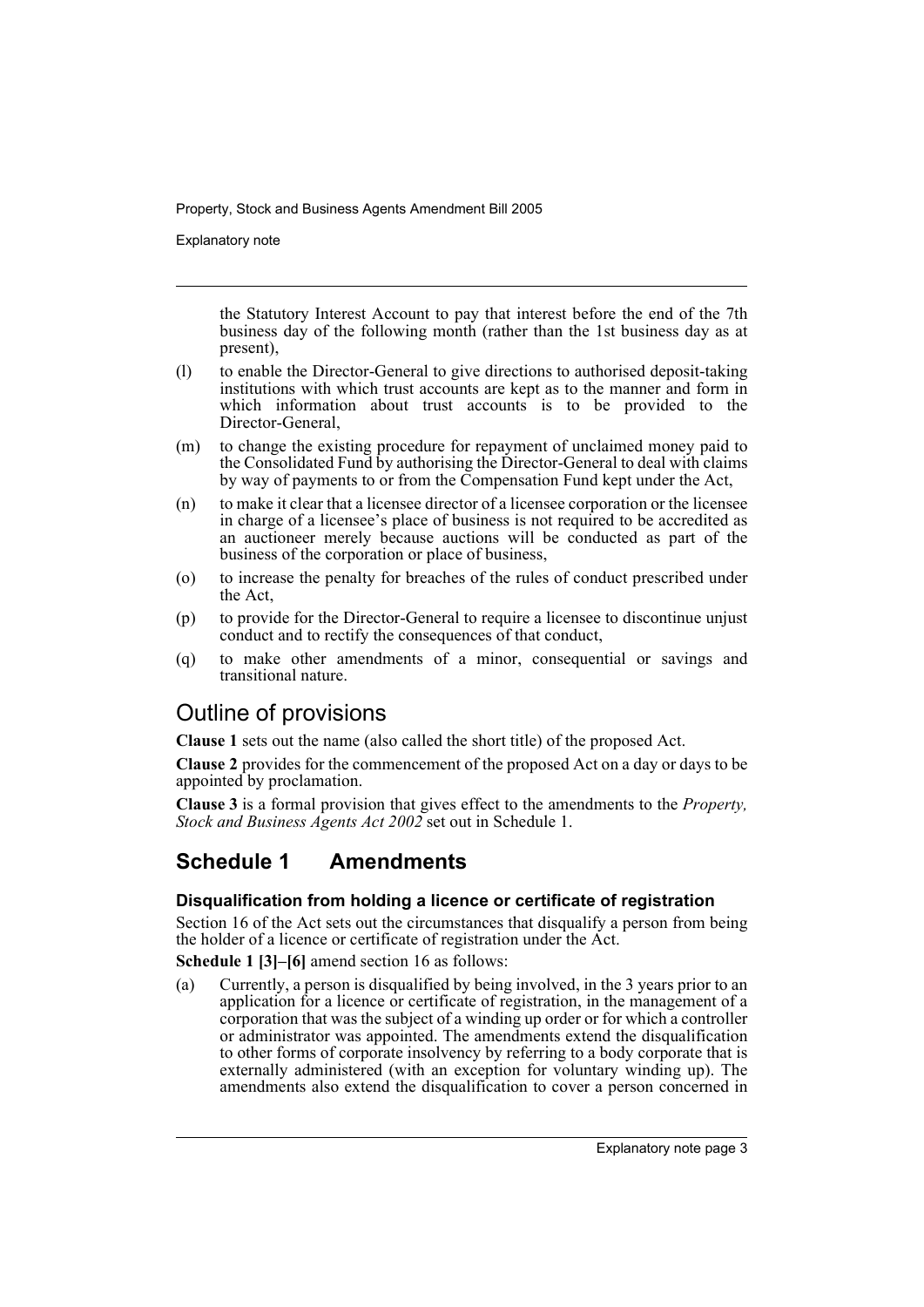Explanatory note

the management of a body corporate within 12 months before it became externally administered.

- (b) Currently the Director-General has a discretion to grant a licence or registration to an undischarged bankrupt. The amendments make it clear that this discretion extends to cases of involvement in the management of an insolvent corporation and also make it clear that in determining whether to exercise the discretion the Director-General is to have regard to steps that could have been taken by the person to avoid bankruptcy or corporate insolvency from when the financial difficulties concerned first arose (not just from when the bankruptcy or insolvency was notified).
- (c) Grounds of disqualification that relate to bankruptcy or involvement in corporate insolvency will be limited to disqualification from holding a licence (so as not to apply to a certificate of registration).
- (d) Suspension or disqualification from holding a licence, permit or other authority under legislation administered by the Minister is added as a further ground of disqualification from holding a licence or certificate of registration, with a discretion for the Director-General to ignore such a suspension or disqualification.

**Schedule 1 [1] and [10]** make consequential amendments.

#### **Licensee conduct**

**Schedule 1 [9]** increases the penalty for a contravention by a licensee of the rules of conduct prescribed by the regulations. The offence is currently in the regulations and the amendment transfers the offence to the Act, increasing the penalty from 40 penalty units in the case of a corporation or 20 penalty units in any other case to 100 penalty units in the case of a corporation or 50 penalty units in any other case. **Schedule 1 [8]** makes a consequential amendment.

**Schedule 1** [11] makes it clear, for the purposes of an agent's duty to disclose details of any relationship the agent has with a person to whom the agent refers the client or a prospective buyer of land, that *prospective buyer* means a person who has made an offer to buy the land of which the principal has been informed.

**Schedule 1 [12]** makes it clear that the duty of disclosure of a buyer's or seller's agent with respect to the details of benefits to be received by third parties in connection with the sale or purchase of land only applies to third parties to whom the agent has referred the client or a prospective buyer.

**Schedule 1 [13]** inserts a definition of *prospective buyer* that makes it clear that a bid at auction does not make the person a prospective buyer for the purposes of agents' disclosure duties.

**Schedule 1 [14]** extends the existing requirement that a licensee must include in an advertisement relating to property details of any interest that the licensee has in the property as a principal so that the requirement will also require disclosure of the fact  $\bar{t}$ hat: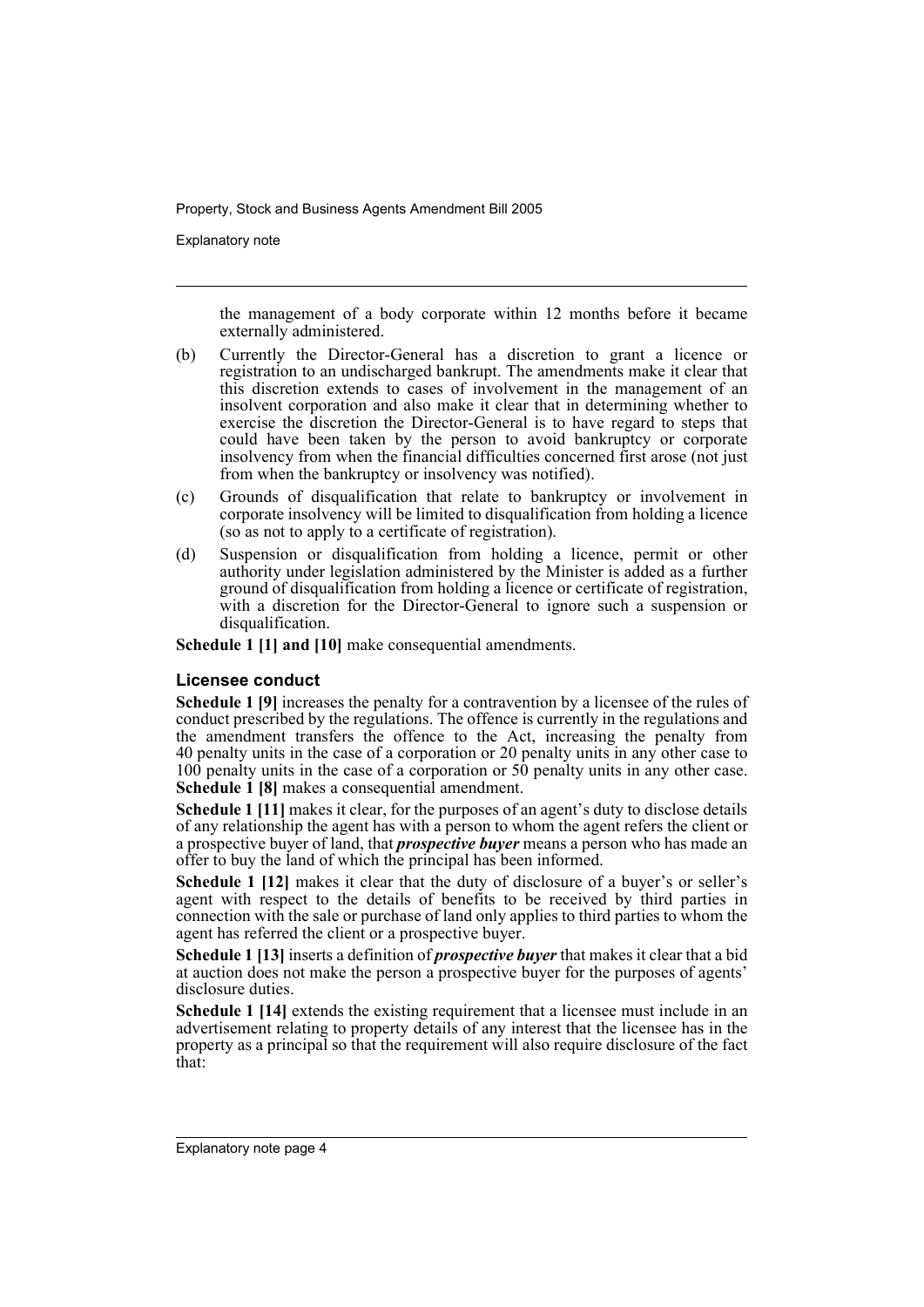Explanatory note

- (a) the licensee is a corporation and a director of the corporation is an owner of the property, or
- (b) the licensee is a director of a corporation and the corporation is an owner of the property.

**Schedule 1 [15]** inserts the following new provisions to give the Director-General power to deal with unjust conduct by licensees:

- (a) Proposed section 53A provides a definition of *unjust conduct*.
- (b) Proposed section 53B provides for the Director-General, with the consent of the Minister, to require the giving of various undertakings by a licensee who has repeatedly engaged in unjust conduct, or to apply to the Consumer, Trader and Tenancy Tribunal for an order that the licensee refrain from that conduct or comply with any such undertaking.
- (c) Proposed section 53C requires a licensee to observe any undertakings given by the licensee and also provides for lodgment with the Tribunal and registration of undertakings given by licensees.
- (d) Proposed section 53D confers various powers on the Tribunal to order a licensee to refrain from unjust conduct and to observe any undertakings given to the Director-General.
- (e) Proposed section 53E provides for the variation and discharge of the Tribunal's orders.

#### **Auctions**

Existing section 66 allows only one bid to be made by or on behalf of the seller at an auction of residential property or rural land. **Schedule 1 [16]** replaces that section and adds a new section 66A that will prevent dummy bidding by:

- (a) prohibiting the seller from making a bid, prohibiting a person from making a bid on behalf of the seller (except one bid made by the auctioneer on behalf of the seller) and prohibiting a person from procuring another person to make a bid on behalf of the seller, and
- (b) prohibiting an auctioneer from acknowledging a bid that was not made, prohibiting an auctioneer from accepting a bid that the auctioneer knows was made by or on behalf of the seller (except the one bid that the auctioneer can make on behalf of the seller) and prohibiting an auctioneer from making more than one bid on behalf of the seller, and
- (c) preventing an auctioneer from making a bid on behalf of the seller unless the auction conditions permit it and are announced before the auction and the bid is announced as a vendor bid.

The prohibition against bidding by or on behalf of the seller will not apply to bids by an executor or administrator of a deceased estate, or bids by a co-owner trying to buy the interest of another co-owner. For such a bid to be allowed, the auction conditions will have to permit it, the auctioneer will have to announce before the auction starts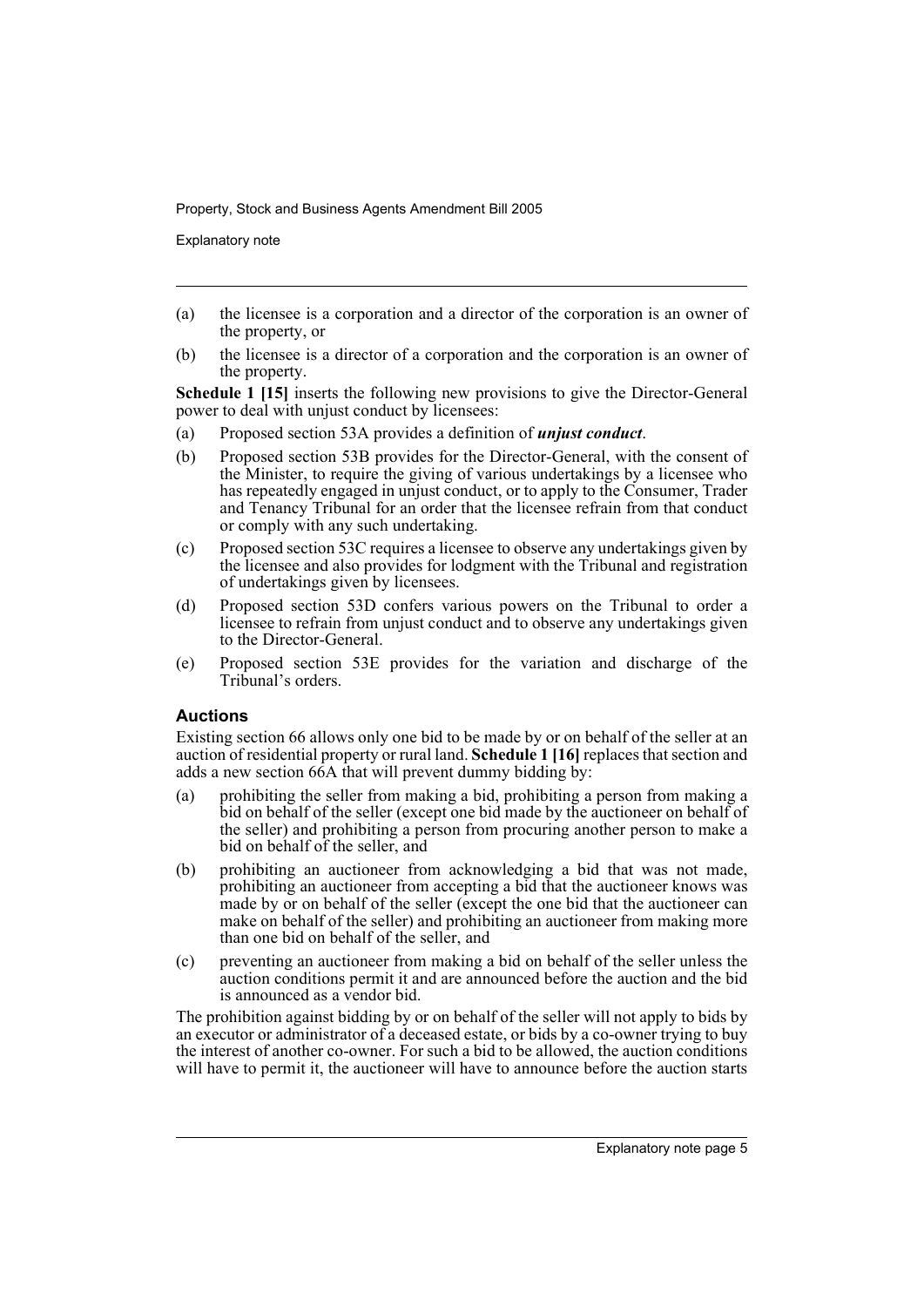Explanatory note

that such a vendor bid is allowed, and the auctioneer will have to announce such a bid to be a vendor bid as soon as it is made.

**Schedule 1 [17]** makes it clear that the regulations can require other information to be included in the Bidders Record for an auction.

**Schedule 1 [18]** makes it clear that for the purposes of an entry in the Bidders Record both a bidder's name and address must be established by proof of identity documents but that 2 proof of identity documents can be used for that purpose (one to verify name and the other to verify address).

**Schedule 1 [20]** provides that a real estate agent, stock and station agent or an employee of such an agent must not in the course of marketing residential property or rural land that was passed in at auction indicate the highest bid made at the auction if the bid was a vendor bid without also indicating that the bid was a vendor bid (that is, a bid made on behalf of the seller). **Schedule 1 [19]** makes a consequential amendment to a heading.

**Schedule 1 [21]** increases the penalty for the existing offence under the Act of engaging in various collusive practices in relation to the sale by auction of land or livestock. The existing maximum penalty is 200 penalty units for a corporation or 100 penalty units for an individual. The new maximum penalty will be 500 penalty units for a corporation or 250 penalty units for an individual.

### **Trust accounts**

**Schedule 1 [22]** provides that the name of a trust account and the description of a trust account in the records of a licensee must include the name of the licensee or firm of licensees and may include at the end of the account's name a name or other matter to identify the person on whose behalf money in the account is held.

**Schedule 1 [23]** alters the existing requirement for authorised deposit-taking institutions with which trust accounts are kept to pay monthly interest on trust account balances to the Statutory Interest Account so that the interest will be payable before the end of the 7th business day of the following month, rather than before the end of the 1st business day of the following month as at present.

**Schedule 1 [24]–[27]** provide for the giving of directions by the Director-General to authorised deposit-taking institutions as to the manner and form in which those institutions are required to provide certain information concerning licensee trust accounts kept at those institutions.

**Schedule 1 [28]–[30]** vary the provisions dealing with unclaimed money in licensee trust accounts to enable the Director-General to deal with claims for repayment of unclaimed money and make those payments from the Compensation Fund under the Act, with provision for the Compensation Fund to be reimbursed from the Consolidated Fund in the case of repayment of unclaimed money already paid to the Consolidated Fund. This will replace the existing regime whereby claims for repayment of unclaimed money are made to the Treasurer for payment from the Consolidated Fund.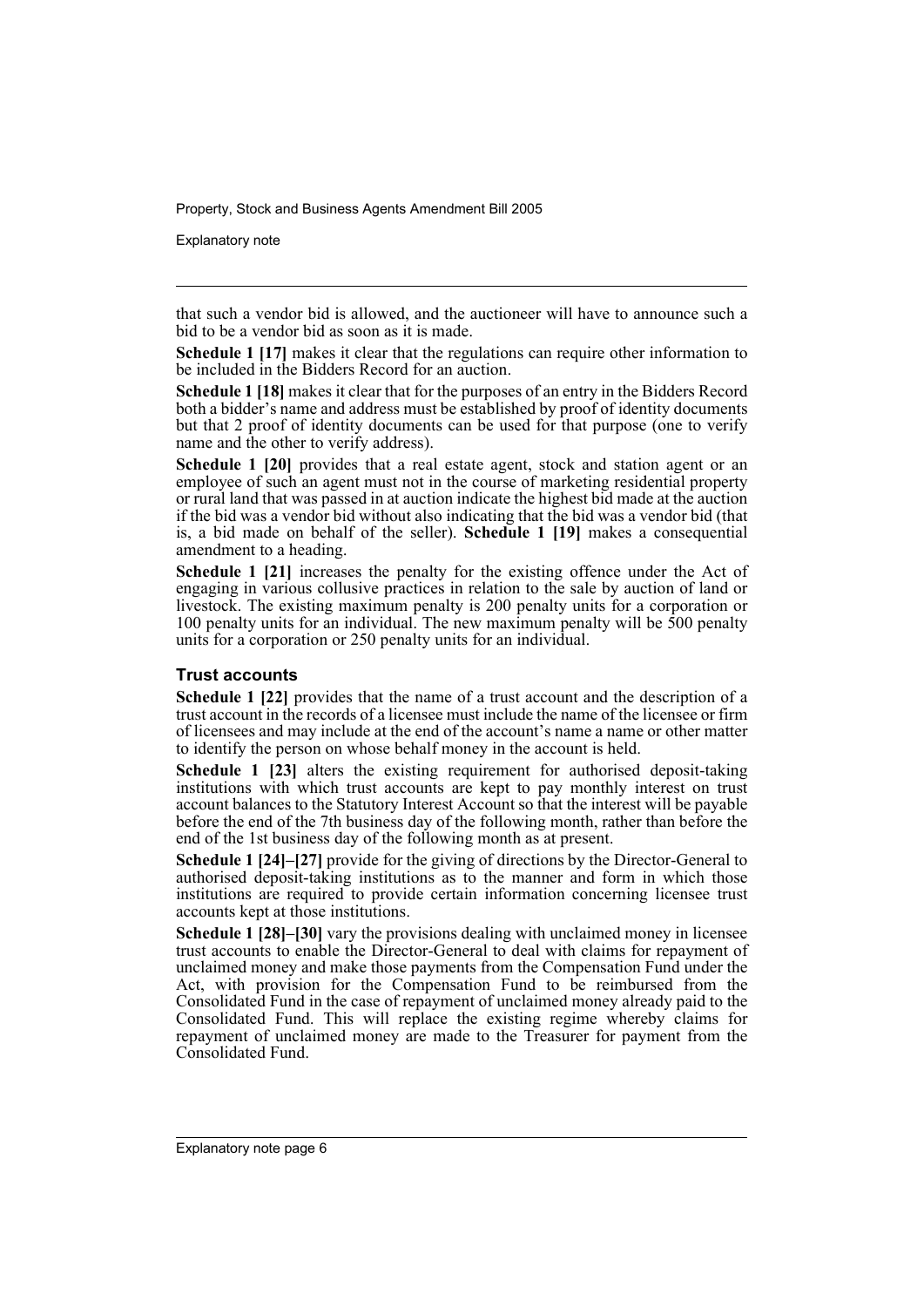Explanatory note

#### **Other amendments**

**Schedule 1 [2] and [7]** make it clear that a licensee director of a licensee corporation or the licensee in charge of a licensee's place of business is not required to be accredited as an auctioneer merely because auctions will be conducted as part of the business of the corporation or place of business. This does not limit the existing requirement that real estate agents and stock and station agents who conduct auctions are required to be accredited as auctioneers.

**Schedule 1 [31] and [32]** enact consequential savings and transitional provisions.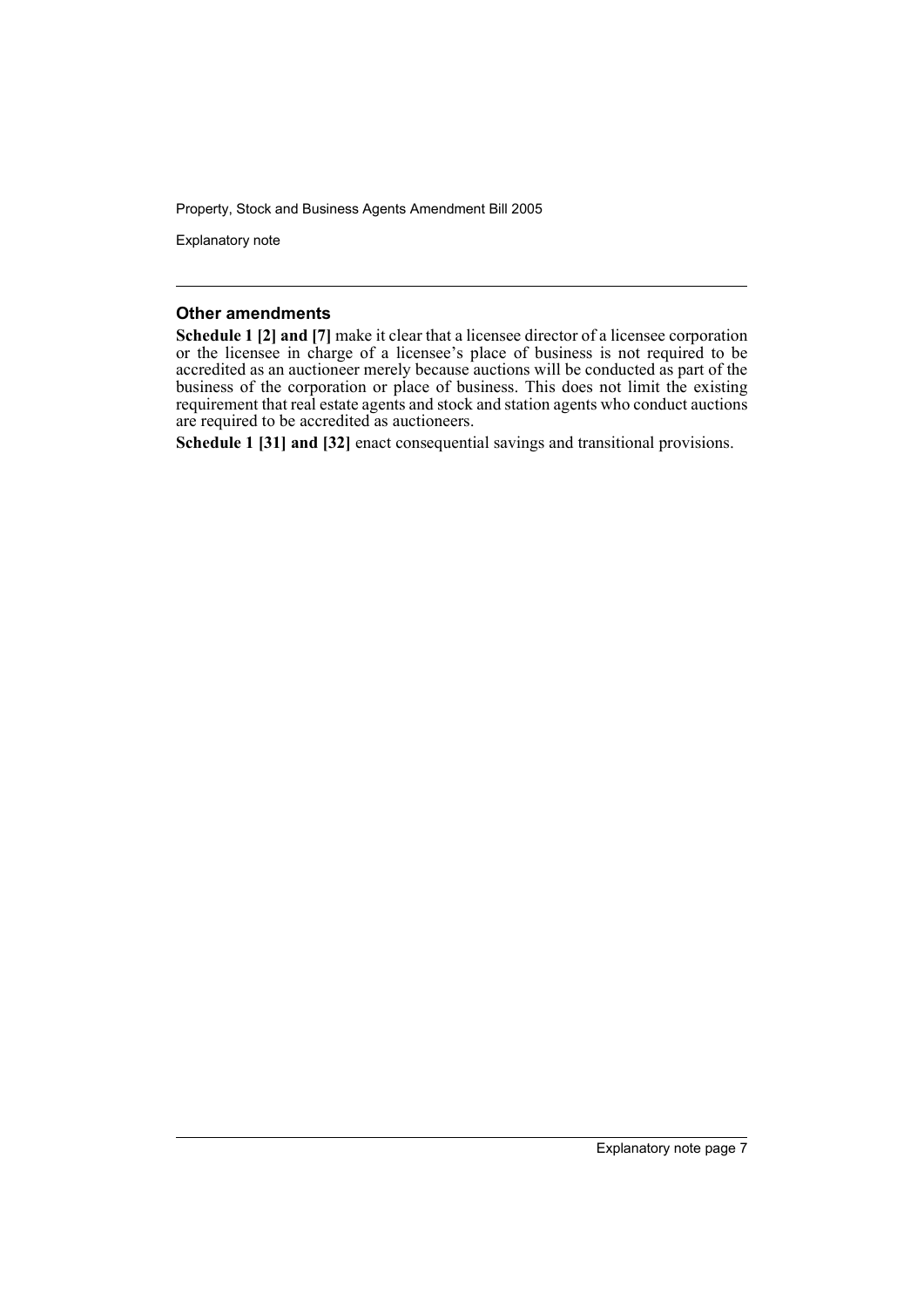Explanatory note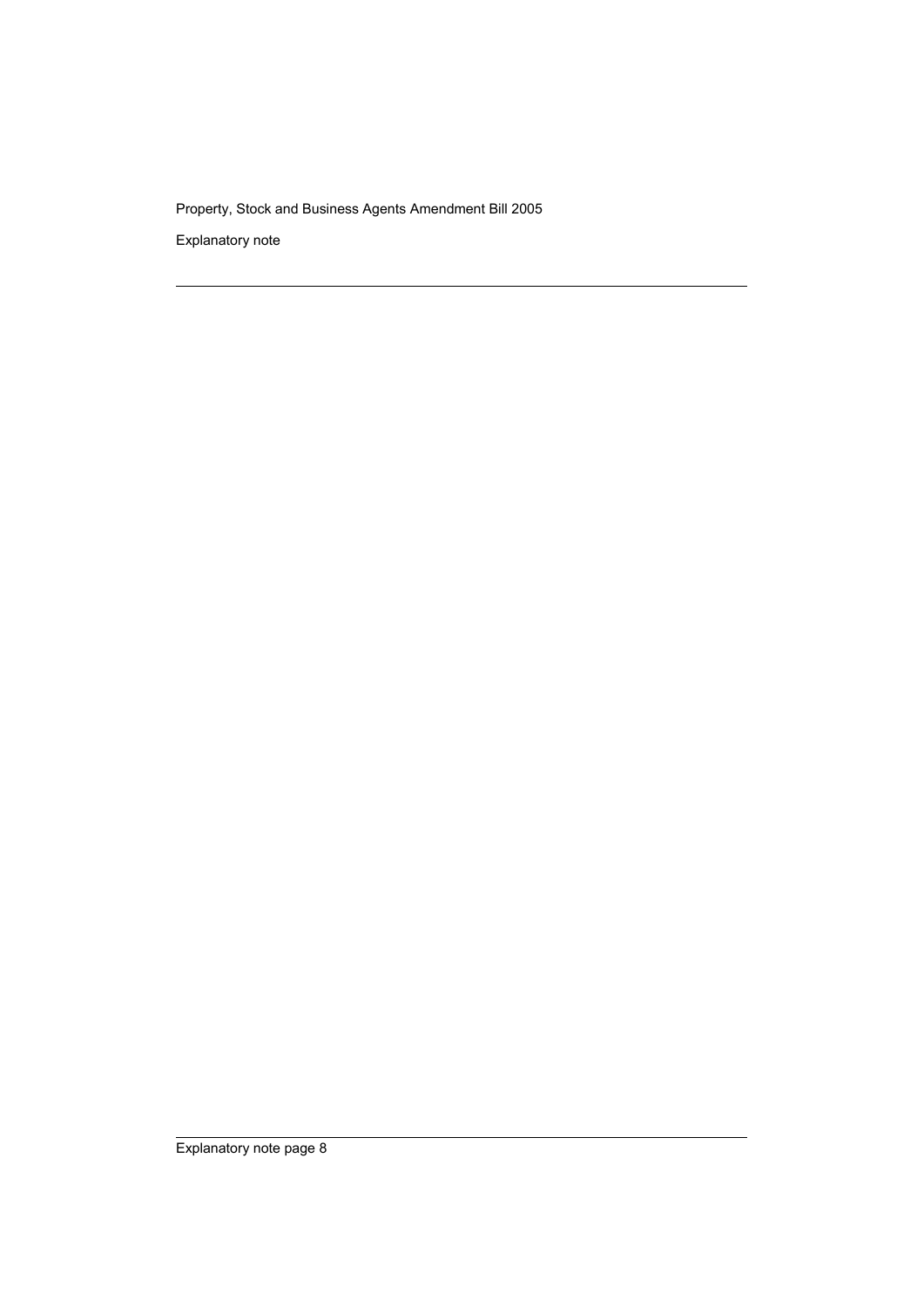First print



New South Wales

# **Property, Stock and Business Agents Amendment Bill 2005**

# **Contents**

|   |                                                                    | Page |
|---|--------------------------------------------------------------------|------|
|   | Name of Act                                                        |      |
| 2 | Commencement                                                       | 2    |
| 3 | Amendment of Property, Stock and Business Agents<br>Act 2002 No 66 |      |
|   | Schedule 1 Amendments                                              | 3.   |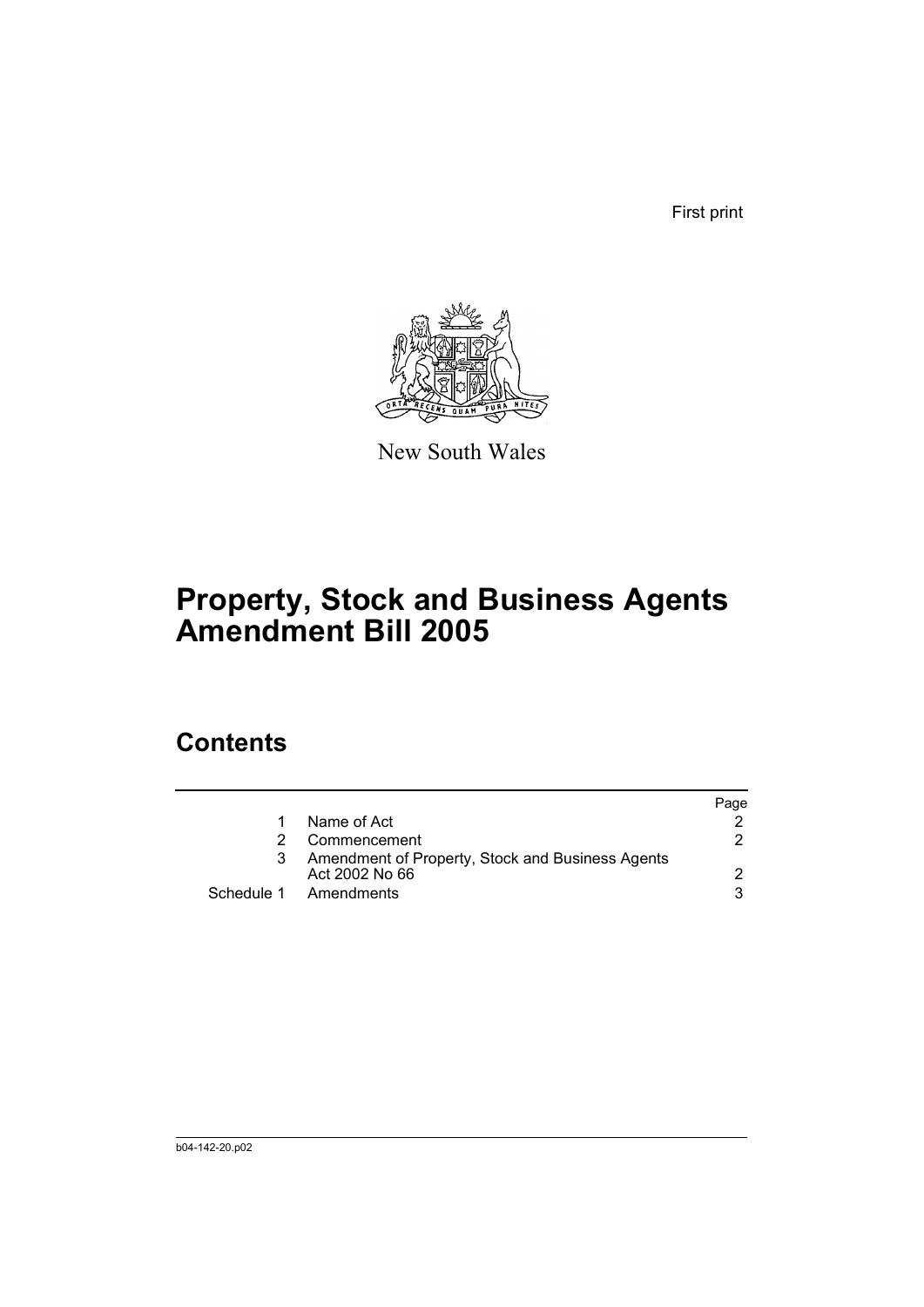Contents

Page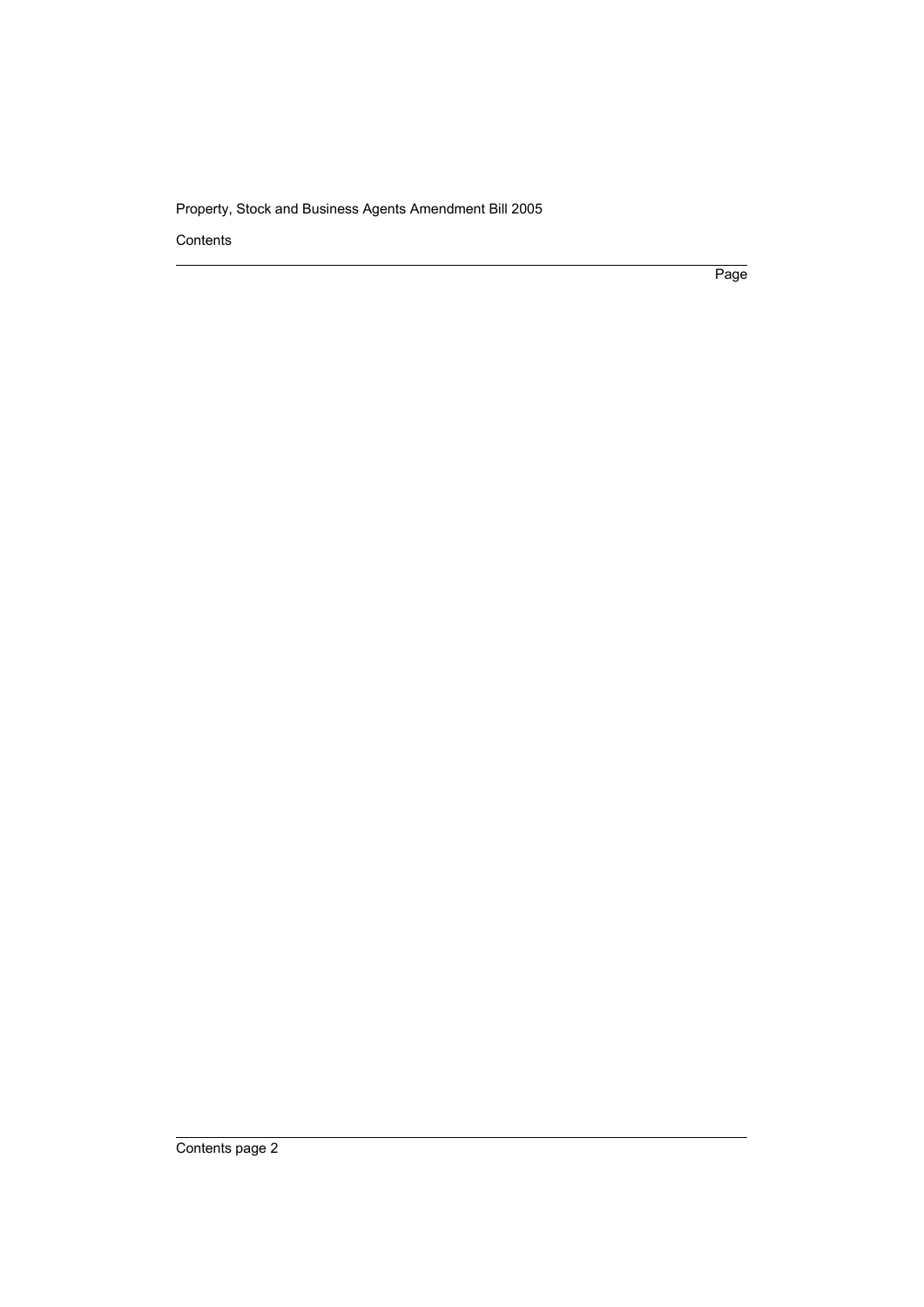

New South Wales

# **Property, Stock and Business Agents Amendment Bill 2005**

No , 2005

### **A Bill for**

An Act to amend the *Property, Stock and Business Agents Act 2002* to make further provision with respect to licence disqualification, advertising, auction sales, trust accounts and penalties; and for other purposes.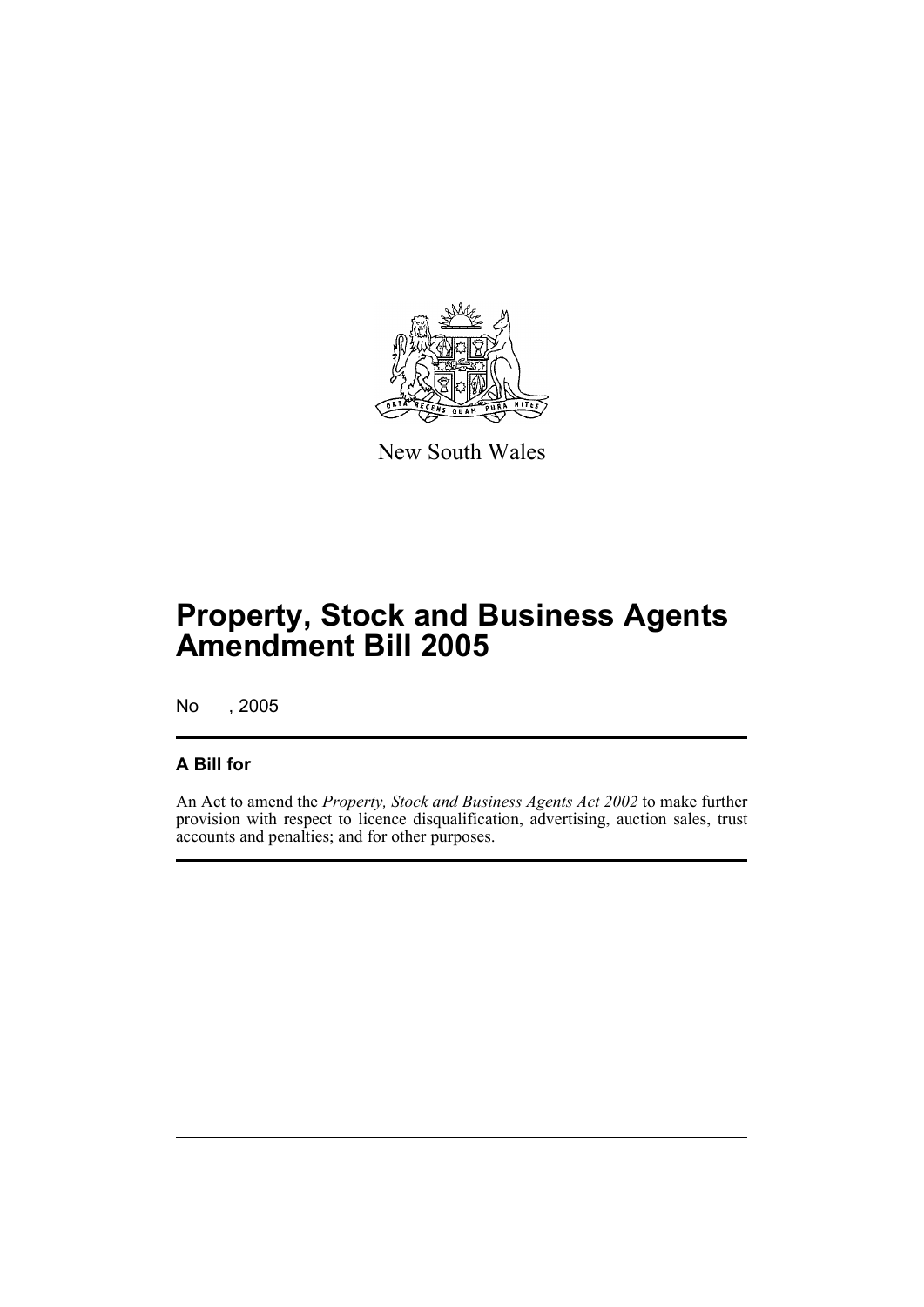<span id="page-11-2"></span><span id="page-11-1"></span><span id="page-11-0"></span>

|   | The Legislature of New South Wales enacts:                                                      |                     |
|---|-------------------------------------------------------------------------------------------------|---------------------|
| 1 | Name of Act                                                                                     | $\overline{2}$      |
|   | This Act is the <i>Property</i> , <i>Stock and Business Agents Amendment</i><br>Act $2005$ .    | 3<br>$\overline{4}$ |
|   | Commencement                                                                                    | 5                   |
|   | This Act commences on a day or days to be appointed by proclamation.                            | 6                   |
| 3 | Amendment of Property, Stock and Business Agents Act 2002 No 66                                 | 7                   |
|   | The <i>Property, Stock and Business Agents Act 2002</i> is amended as set out<br>in Schedule 1. | 8<br>9              |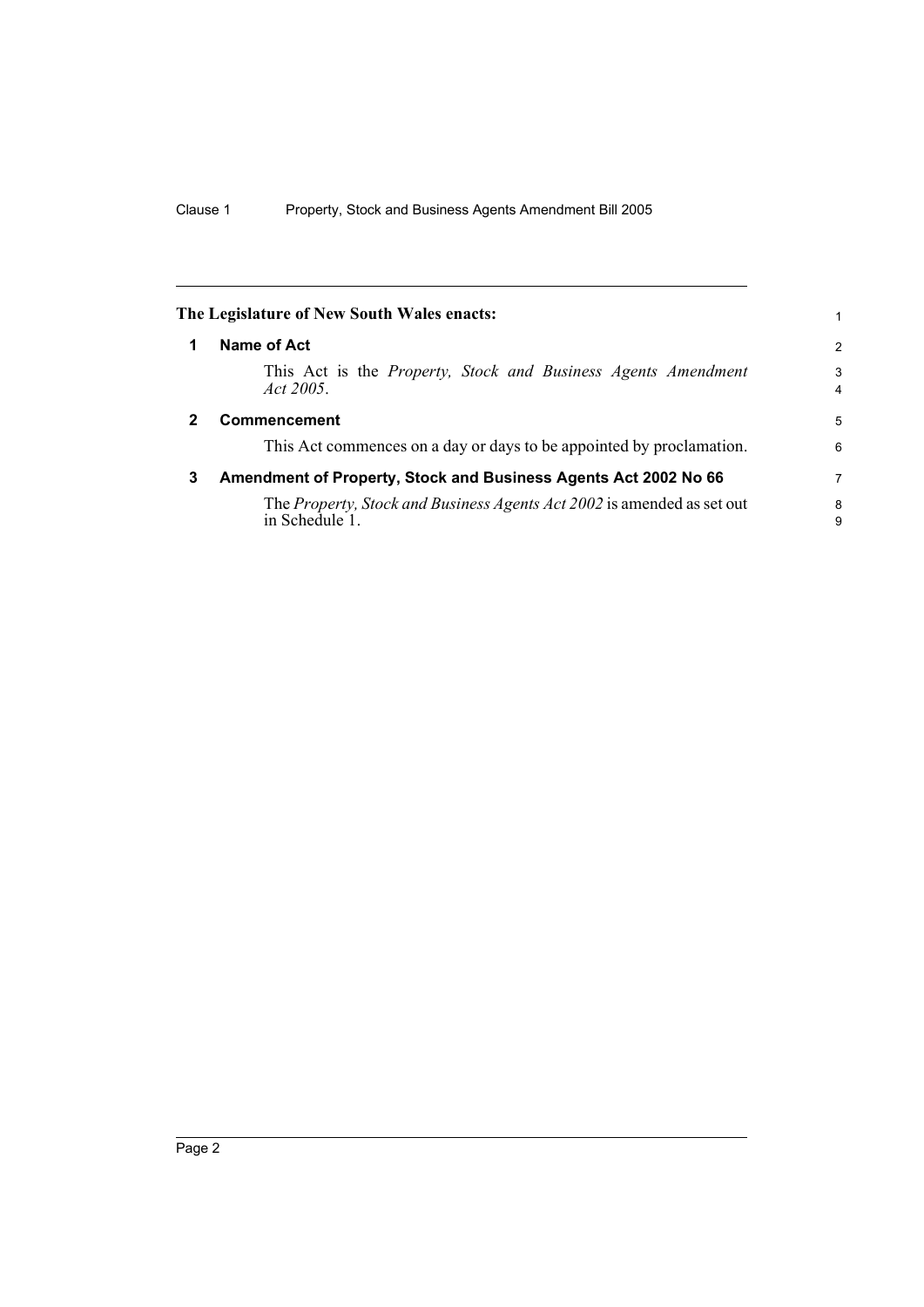Amendments **Amendments** Schedule 1

(Section 3)

1

15 16

# <span id="page-12-0"></span>**Schedule 1 Amendments [1] Section 14 Eligibility for licence or certificate of registration** Insert at the end of section 14 (3):

**Note.** The grounds of disqualification in section 16 (1A) do not disqualify a person from eligibility to hold a certificate of registration.

**[2] Section 14 (4)**

Insert after section 14 (3):

(4) The requirement that at least one of the directors of a corporation holds a licence that a natural person is required to hold to carry on the business that the corporation carries on or proposes to carry on does not require a director to be accredited as an auctioneer under section 21 merely because the corporation carries on or proposes to carry on the business of an auctioneer.

#### **[3] Section 16 Disqualified persons**

Omit section 16 (1) (c)–(e).

#### **[4] Section 16 (1) (h)**

Omit the paragraph. Insert instead:

(h) is the holder of a licence, permit or other authority that is suspended under legislation administered by the Minister or is disqualified from holding a licence, permit or other authority under legislation administered by the Minister, or

#### **[5] Section 16 (1A)**

Insert after section 16 (1):

- (1A) A person is also a disqualified person for the purposes of this Act (except for the purposes of eligibility to hold a certificate of registration) if the person:
	- (a) is an undischarged bankrupt, or
	- (b) at any time in the last 3 years was an undischarged bankrupt, applied to take the benefit of any law for the relief of bankrupt or insolvent debtors, compounded with his or her creditors or made an assignment of his or her remuneration for their benefit, or
	- (c) is, or was at any time in the last 3 years, a director or person concerned in the management of an externally-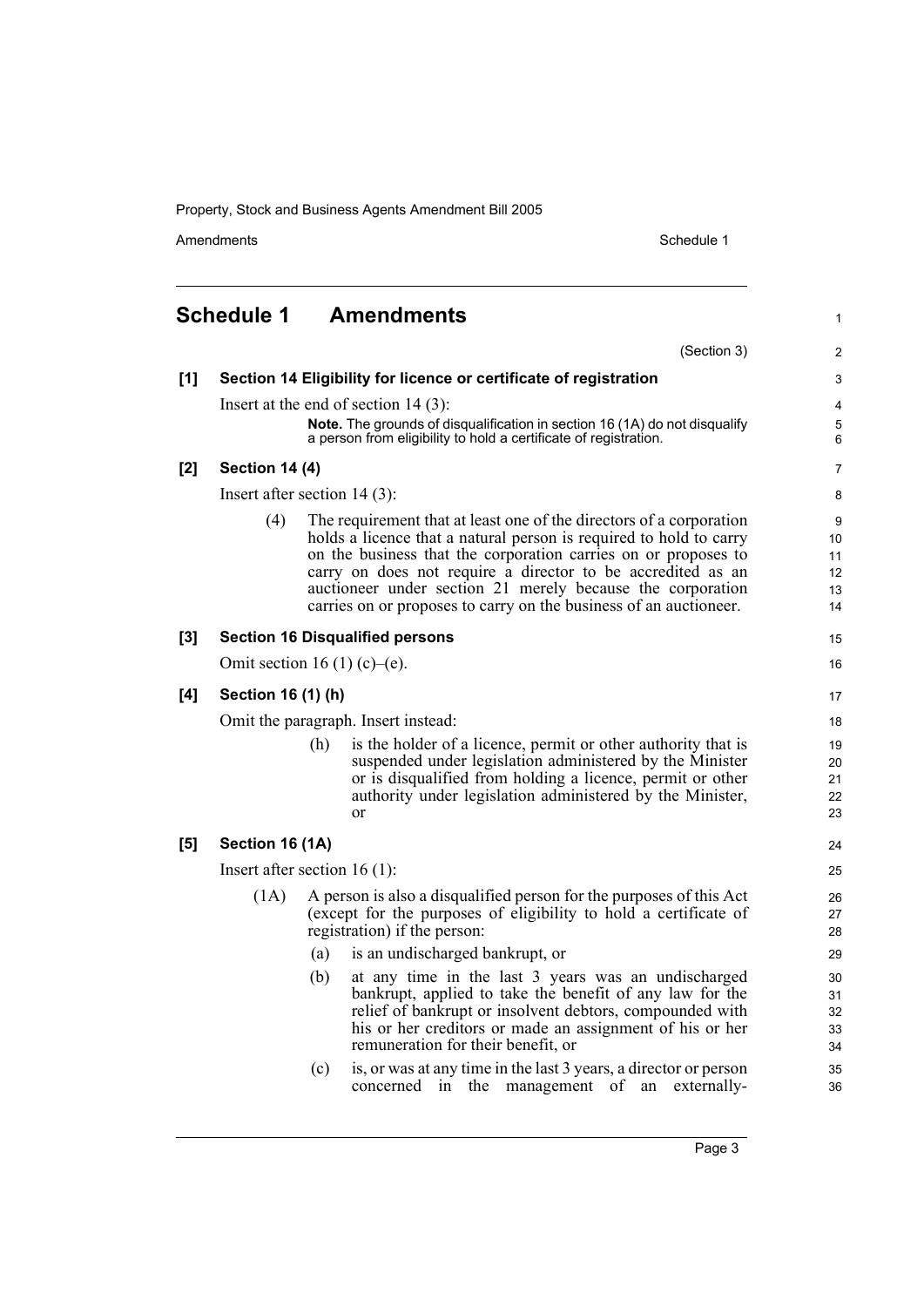Schedule 1 Amendments

administered body corporate (within the meaning of the Corporations Act) except in a case of the voluntary winding up of the body corporate, or

(d) is, or was at any time in the last 3 years, a director or person concerned in the management of a body corporate that within 12 months after the person ceased to be a director or person concerned in the management of the body corporate became an externally-administered body corporate (within the meaning of the Corporations Act) except in a case of the voluntary winding up of the body corporate.

#### **[6] Section 16 (2A)–(2C)**

Insert after section 16 (2):

- (2A) The Director-General may, in any case that the Director-General thinks it appropriate to do so, determine that a suspension or disqualification from holding a licence, permit or other authority under legislation administered by the Minister (as referred to in subsection  $(1)$   $(h)$  is to be ignored for the purposes of this section.
- (2B) The Director-General may exempt a person from the operation of subsection  $(1A)$   $(a)$ ,  $(b)$ ,  $(c)$  or  $(d)$  by:
	- (a) certifying, in the case of exemption from subsection (1A) (a), that the Director-General is satisfied that the person took all reasonable steps to avoid the bankruptcy concerned, or
	- (b) certifying, in the case of exemption from subsection (1A) (b), that the Director-General is satisfied that the person took all reasonable steps to avoid the bankruptcy or other financial difficulties concerned, or
	- (c) certifying, in the case of exemption from subsection  $(1A)$  (c) or (d), that the Director-General is satisfied that the person took all reasonable steps (while a director or person concerned in the management of the body corporate) to avoid the body corporate becoming an externally-administered body corporate.
- (2C) In determining for the purposes of subsection (2B) what reasonable steps could have been taken by a person to avoid a particular outcome, the Director-General is to have regard to the steps that could have been taken by the person from the time that the financial difficulties that gave rise to the outcome first arose.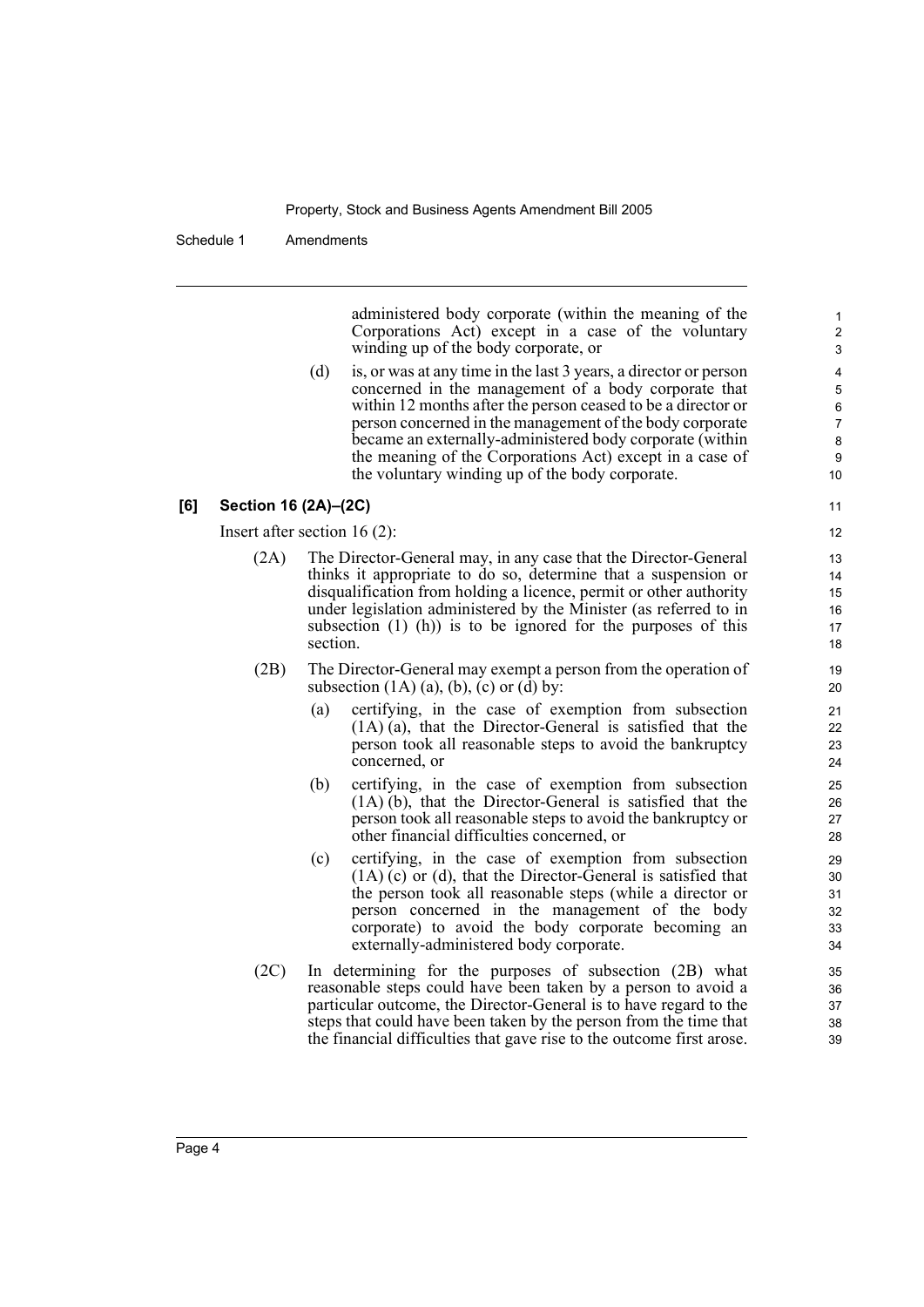Amendments Schedule 1

|                                 |                                                                                                                                                                                                                                                                                                                                                                                      | 1                                                                                                                                                                                                                                                                                                                                                                                                                                                                                                                                                                                                                                                                                                                                                |  |  |
|---------------------------------|--------------------------------------------------------------------------------------------------------------------------------------------------------------------------------------------------------------------------------------------------------------------------------------------------------------------------------------------------------------------------------------|--------------------------------------------------------------------------------------------------------------------------------------------------------------------------------------------------------------------------------------------------------------------------------------------------------------------------------------------------------------------------------------------------------------------------------------------------------------------------------------------------------------------------------------------------------------------------------------------------------------------------------------------------------------------------------------------------------------------------------------------------|--|--|
| Insert after section 31 $(6)$ : |                                                                                                                                                                                                                                                                                                                                                                                      |                                                                                                                                                                                                                                                                                                                                                                                                                                                                                                                                                                                                                                                                                                                                                  |  |  |
| (7)                             | A requirement of this section that the person employed as the<br>person in charge of business at a place of business must be the<br>holder of a licence that an individual is required to hold to carry<br>on that business does not require the person to be accredited as an<br>auctioneer under section 21 merely because the business includes<br>the business of an auctioneer. | 3<br>4<br>5<br>$\,6\,$<br>$\overline{7}$<br>8                                                                                                                                                                                                                                                                                                                                                                                                                                                                                                                                                                                                                                                                                                    |  |  |
|                                 |                                                                                                                                                                                                                                                                                                                                                                                      | 9                                                                                                                                                                                                                                                                                                                                                                                                                                                                                                                                                                                                                                                                                                                                                |  |  |
|                                 |                                                                                                                                                                                                                                                                                                                                                                                      | 10                                                                                                                                                                                                                                                                                                                                                                                                                                                                                                                                                                                                                                                                                                                                               |  |  |
|                                 |                                                                                                                                                                                                                                                                                                                                                                                      | 11                                                                                                                                                                                                                                                                                                                                                                                                                                                                                                                                                                                                                                                                                                                                               |  |  |
|                                 |                                                                                                                                                                                                                                                                                                                                                                                      | 12                                                                                                                                                                                                                                                                                                                                                                                                                                                                                                                                                                                                                                                                                                                                               |  |  |
| (2)                             | A licensee or registered person who without reasonable excuse<br>contravenes a rule of conduct prescribed for the purposes of this<br>section is guilty of an offence.                                                                                                                                                                                                               | 13<br>14<br>15                                                                                                                                                                                                                                                                                                                                                                                                                                                                                                                                                                                                                                                                                                                                   |  |  |
|                                 | Maximum penalty:                                                                                                                                                                                                                                                                                                                                                                     | 16                                                                                                                                                                                                                                                                                                                                                                                                                                                                                                                                                                                                                                                                                                                                               |  |  |
|                                 | 100 penalty units in the case of a corporation, or<br>(a)                                                                                                                                                                                                                                                                                                                            | 17                                                                                                                                                                                                                                                                                                                                                                                                                                                                                                                                                                                                                                                                                                                                               |  |  |
|                                 | 50 penalty units in any other case.<br>(b)                                                                                                                                                                                                                                                                                                                                           | 18                                                                                                                                                                                                                                                                                                                                                                                                                                                                                                                                                                                                                                                                                                                                               |  |  |
|                                 |                                                                                                                                                                                                                                                                                                                                                                                      | 19                                                                                                                                                                                                                                                                                                                                                                                                                                                                                                                                                                                                                                                                                                                                               |  |  |
|                                 |                                                                                                                                                                                                                                                                                                                                                                                      | 20<br>21<br>22                                                                                                                                                                                                                                                                                                                                                                                                                                                                                                                                                                                                                                                                                                                                   |  |  |
|                                 |                                                                                                                                                                                                                                                                                                                                                                                      | 23                                                                                                                                                                                                                                                                                                                                                                                                                                                                                                                                                                                                                                                                                                                                               |  |  |
|                                 |                                                                                                                                                                                                                                                                                                                                                                                      | 24<br>25                                                                                                                                                                                                                                                                                                                                                                                                                                                                                                                                                                                                                                                                                                                                         |  |  |
|                                 |                                                                                                                                                                                                                                                                                                                                                                                      | 26                                                                                                                                                                                                                                                                                                                                                                                                                                                                                                                                                                                                                                                                                                                                               |  |  |
|                                 |                                                                                                                                                                                                                                                                                                                                                                                      | 27                                                                                                                                                                                                                                                                                                                                                                                                                                                                                                                                                                                                                                                                                                                                               |  |  |
|                                 | the amount, value or nature of any benefit a person to<br>(c)<br>whom the agent has referred the client or a prospective<br>buyer has received, receives, or expects to receive in<br>connection with the sale, or for promoting the sale, or for<br>providing a service in connection with the sale, of the land.                                                                   | 28<br>29<br>30<br>31<br>32                                                                                                                                                                                                                                                                                                                                                                                                                                                                                                                                                                                                                                                                                                                       |  |  |
|                                 |                                                                                                                                                                                                                                                                                                                                                                                      | Section 31 Each place of business to be in charge of licensee<br>Section 37 Rules of conduct for licensee's business<br>Omit the note to the section.<br><b>Section 37 (2)</b><br>Insert at the end of section 37:<br>Sections 43-45<br>Insert "(other than a person whose disqualification is on a ground that does not<br>disqualify the person from eligibility to hold a certificate of registration)" after<br>"disqualified person" wherever occurring.<br>Section 47 Duty of disclosure to client and prospective buyer of land<br>Insert "who has made an offer of which the principal has been informed" after<br>"any prospective buyer of the land" in section $47(1)$ .<br>Section 47 (1) (c)<br>Omit the paragraph. Insert instead: |  |  |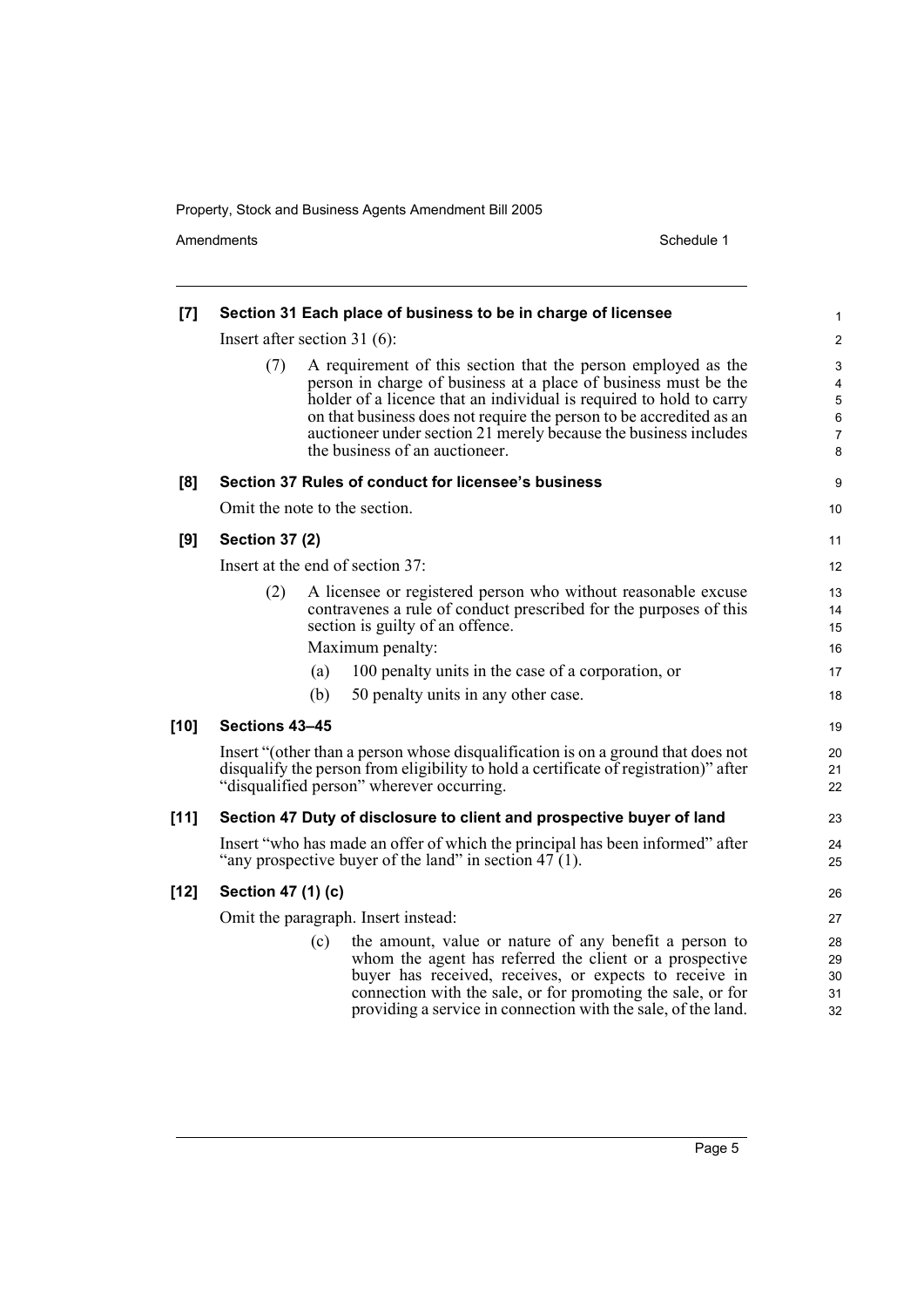Schedule 1 Amendments

| $[13]$ |                                    | <b>Section 47 (3)</b> |                    |                                                                                                                                                                                                                                                                                                                                | 1                        |
|--------|------------------------------------|-----------------------|--------------------|--------------------------------------------------------------------------------------------------------------------------------------------------------------------------------------------------------------------------------------------------------------------------------------------------------------------------------|--------------------------|
|        |                                    |                       |                    | Insert in alphabetical order:                                                                                                                                                                                                                                                                                                  | $\overline{\mathbf{c}}$  |
|        |                                    |                       |                    | <i>prospective buyer</i> of land means a person who has made an offer<br>(orally or in writing) to buy the land but not including an offer<br>made by bid at an auction of the land.                                                                                                                                           | 3<br>4<br>5              |
| $[14]$ |                                    |                       |                    | Section 50 Advertisements to include information about licensee                                                                                                                                                                                                                                                                | 6                        |
|        |                                    |                       |                    | Omit section 50 (2) and the penalty to section 50. Insert instead:                                                                                                                                                                                                                                                             | 7                        |
|        |                                    | (2)                   |                    | A licensee who has a relevant interest in the sale of real or<br>personal property must not in the course of acting on the sale<br>publish or cause to be published an advertisement relating to or<br>in connection with the proposed sale of the property unless the<br>relevant interest is disclosed in the advertisement. | 8<br>9<br>10<br>11<br>12 |
|        |                                    | (3)                   |                    | A licensee has a <i>relevant interest</i> in the sale of real or personal<br>property if:                                                                                                                                                                                                                                      | 13<br>14                 |
|        |                                    |                       | (a)                | the licensee has an interest in the property as an owner of<br>the property, or                                                                                                                                                                                                                                                | 15<br>16                 |
|        |                                    |                       | (b)                | the licensee is a corporation and a director of the<br>corporation is an owner of the property, or                                                                                                                                                                                                                             | 17<br>18                 |
|        |                                    |                       | (c)                | the licensee is a director of a corporation and the<br>corporation is an owner of the property.                                                                                                                                                                                                                                | 19<br>20                 |
|        |                                    |                       |                    | Maximum penalty: 100 penalty units.                                                                                                                                                                                                                                                                                            | 21                       |
| $[15]$ |                                    |                       | Part 3, Division 6 |                                                                                                                                                                                                                                                                                                                                | 22                       |
|        | Insert after Division 5 of Part 3: |                       |                    |                                                                                                                                                                                                                                                                                                                                |                          |
|        | <b>Division 6</b>                  |                       |                    | <b>Unjust conduct by licensees</b>                                                                                                                                                                                                                                                                                             | 24                       |
|        | 53A                                |                       | Interpretation     |                                                                                                                                                                                                                                                                                                                                |                          |
|        |                                    | (1)                   |                    | For the purposes of this Division, conduct of a licensee is unjust<br>if it is conduct:                                                                                                                                                                                                                                        | 26<br>27                 |
|        |                                    |                       | (a)                | that is dishonest or unfair, or                                                                                                                                                                                                                                                                                                | 28                       |
|        |                                    |                       | (b)                | that consists of anything done, or omitted to be done, in<br>breach of contract, whether or not proceedings in respect<br>of the breach have been brought, or                                                                                                                                                                  | 29<br>30<br>31           |
|        |                                    |                       | (c)                | that consists of the contravention of this Act or the<br>regulations or any other enactment administered by the<br>Minister, or                                                                                                                                                                                                | 32<br>33<br>34           |
|        |                                    |                       |                    |                                                                                                                                                                                                                                                                                                                                |                          |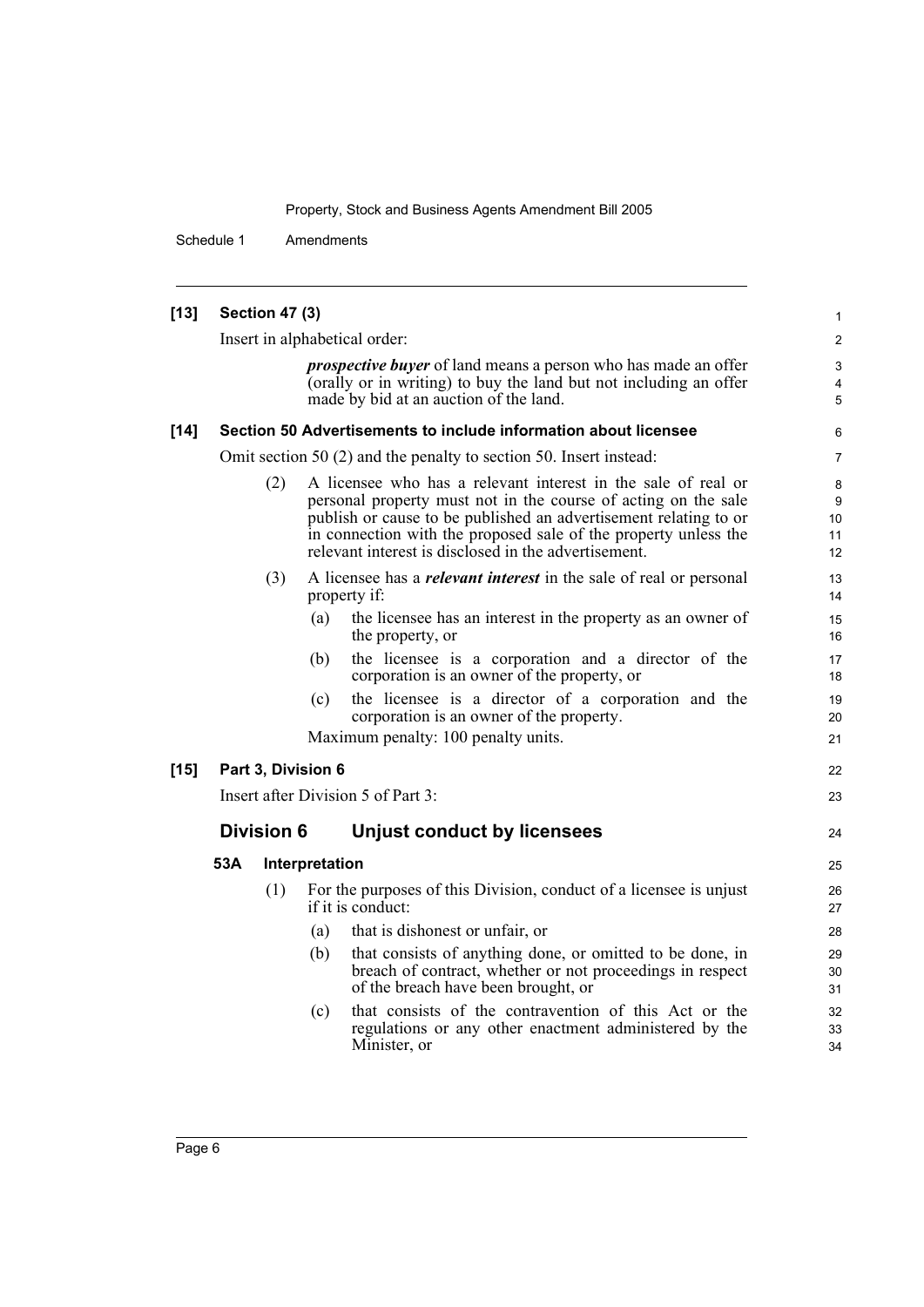Amendments Schedule 1

|     |     | (d)<br>that consists of the failure to comply with a condition or<br>restriction to which the licence is subject or an order of the<br>Tribunal applicable to the holder.                                                                   | $\mathbf{1}$<br>$\overline{c}$<br>3 |
|-----|-----|---------------------------------------------------------------------------------------------------------------------------------------------------------------------------------------------------------------------------------------------|-------------------------------------|
|     | (2) | In this Division:                                                                                                                                                                                                                           | 4                                   |
|     |     | <b>Tribunal</b> means the Consumer, Trader and Tenancy Tribunal<br>established by the Consumer, Trader and Tenancy Tribunal Act<br>2001.                                                                                                    | 5<br>6<br>$\overline{7}$            |
| 53B |     | <b>Undertakings by licensee</b>                                                                                                                                                                                                             | 8                                   |
|     | (1) | Where it appears to the Director-General that a licensee has, in<br>the course of carrying on business as a licensee, repeatedly<br>engaged in unjust conduct, the Director-General may, with the<br>consent of the Minister:               | 9<br>10<br>11<br>12                 |
|     |     | (a)<br>request the licensee to execute a deed in terms approved by<br>Director-General whereby the licensee<br>the<br>gives<br>undertakings as to:                                                                                          | 13<br>14<br>15                      |
|     |     | (i)<br>the discontinuance of the unjust conduct, and                                                                                                                                                                                        | 16                                  |
|     |     | (ii)<br>the licensee's future conduct, and                                                                                                                                                                                                  | 17                                  |
|     |     | the action the licensee will take to rectify the<br>(iii)<br>consequences of the licensee's unjust conduct, or                                                                                                                              | 18<br>19                            |
|     |     | apply to the Tribunal for an order under section 53D.<br>(b)                                                                                                                                                                                | 20                                  |
|     | (2) | Where the Director-General makes a request or application under<br>subsection (1), it is to be presumed, unless the contrary is proved,<br>that the Director-General does so with the consent of the<br>Minister.                           | 21<br>22<br>23<br>24                |
|     | (3) | Where a licensee executes a deed under this Division and<br>observes the undertakings given in the deed, the Director-General<br>may not apply for an order under section 53D by reason of any<br>conduct to which the undertakings relate. | 25<br>26<br>27<br>28                |
| 53C |     | <b>Register of Undertakings</b>                                                                                                                                                                                                             | 29                                  |
|     | (1) | When a licensee executes a deed under this Division, the<br>Director-General must:                                                                                                                                                          | 30<br>31                            |
|     |     | lodge a copy of the deed with the Registrar of the Tribunal,<br>(a)<br>and                                                                                                                                                                  | 32<br>33                            |
|     |     | give a copy of the deed to the licensee who executed it.<br>(b)                                                                                                                                                                             | 34                                  |
|     | (2) | The Director-General must retain all deeds and register the deeds<br>in a Register of Undertakings kept by the Director-General and<br>containing the prescribed particulars.                                                               | 35<br>36<br>37                      |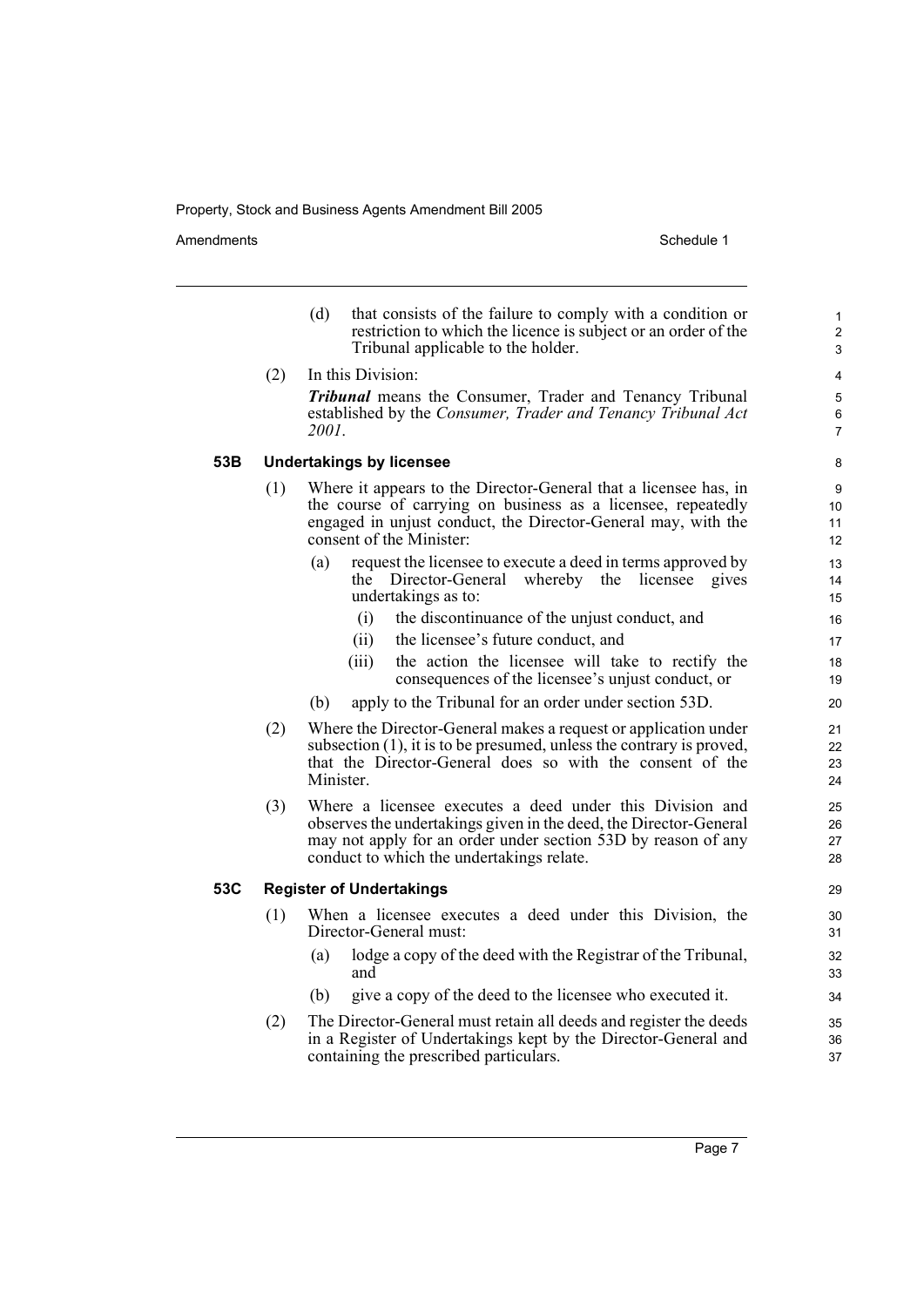#### Schedule 1 Amendments

(3) The Register of Undertakings may, at any reasonable time, be inspected by any person free of charge.

(4) A licensee must observe undertakings given by the licensee in a deed executed under this Division.

Maximum penalty: 100 penalty units.

(5) A prosecution for an offence under subsection (4) may not be instituted except by the Director-General with the leave of the Tribunal given when making an order in accordance with section 53D.

#### **53D Restraint of unjust conduct**

- (1) Where, on the application of the Director-General, the Tribunal is satisfied after inquiry that a licensee has repeatedly engaged in unjust conduct, the Tribunal may order the licensee to refrain from engaging in unjust conduct in the course of carrying on business as a licensee and the licensee must comply with the order.
- (2) Where, on the application of the Director-General, the Tribunal is satisfied that a licensee has failed to observe an undertaking given by the licensee in a deed executed under this Division, the Tribunal may:
	- (a) make an order under subsection (1) against the licensee, and
	- (b) in addition, in the case of an undertaking to take action to rectify the consequences of the licensee's unjust conduct, make an order to observe that undertaking within a time specified by the Tribunal when making the order.
- (3) If the licensee is a body corporate and the Tribunal is satisfied that the unjust conduct or breach of undertaking concerned was engaged in with the consent or connivance of a person who, at the time of the conduct or breach, was a director of, or a person concerned in the management of, the body corporate, the Tribunal may, in addition to any other order it may make under this section, make an order prohibiting the person from consenting to, or conniving at, engagement in unjust conduct, or a breach of an undertaking under this Division, by the body corporate or any other body corporate of which the person is a director or in the management of which the person is concerned.
- (4) The person to whom an order under subsection (3) relates must comply with the order. Maximum penalty: 100 penalty units. 38 39 40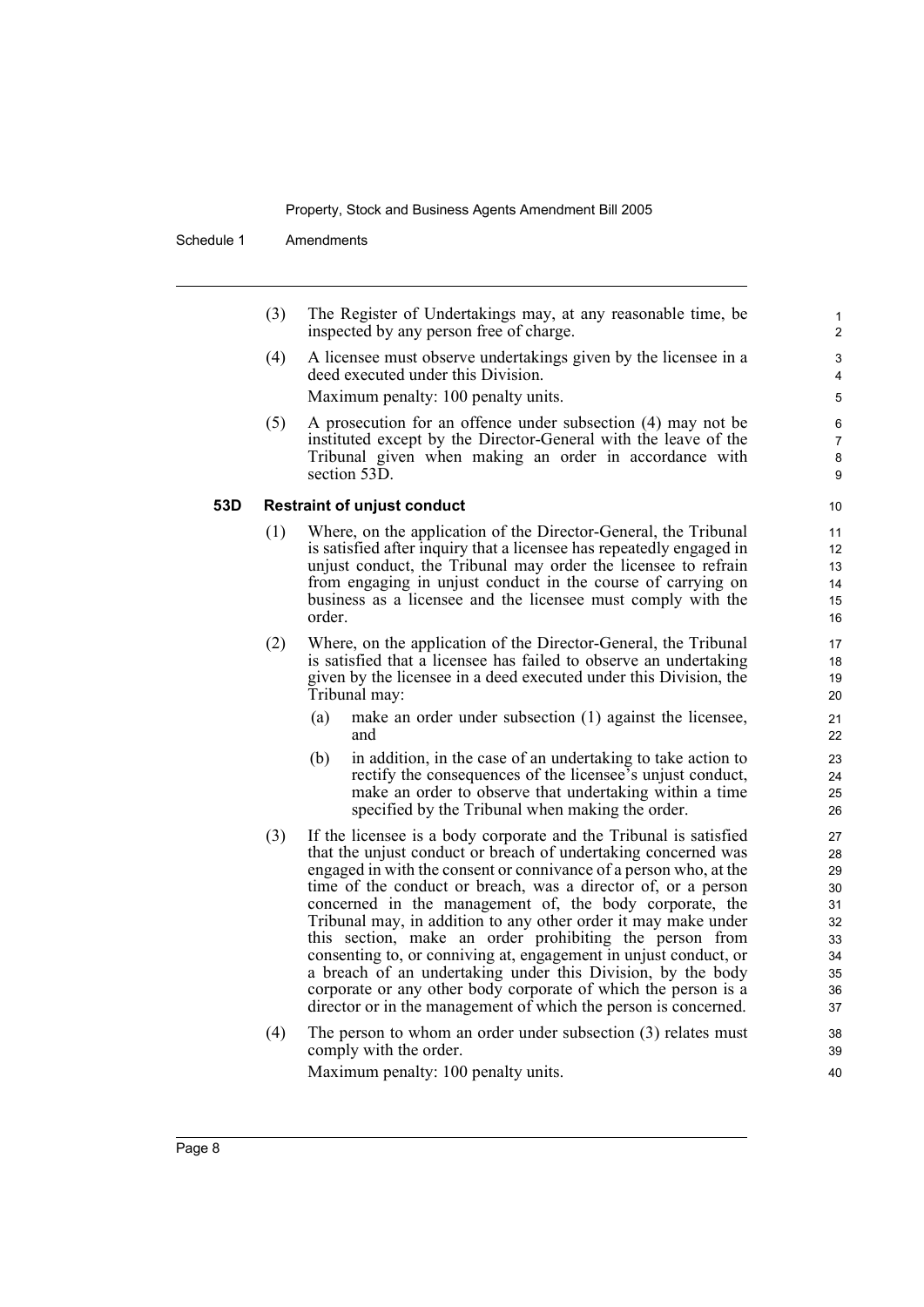#### Amendments Schedule 1

 $[16]$ 

|     | (5)                 |     | An order under this section may be made subject to such<br>conditions (whether as to the duration of the order or otherwise)<br>as the Tribunal thinks fit, including conditions as to the future<br>conduct of the licensee and conditions specifying the action to be<br>taken by the licensee to rectify the consequences of the licensee's<br>unjust conduct. | $\mathbf{1}$<br>$\overline{2}$<br>$\mathbf{3}$<br>$\overline{4}$<br>5<br>6 |
|-----|---------------------|-----|-------------------------------------------------------------------------------------------------------------------------------------------------------------------------------------------------------------------------------------------------------------------------------------------------------------------------------------------------------------------|----------------------------------------------------------------------------|
| 53E |                     |     | Variation etc of restraining order                                                                                                                                                                                                                                                                                                                                | 7                                                                          |
|     |                     |     | The Tribunal may, on the application of the Director-General,<br>vary or discharge an order made under this Division.                                                                                                                                                                                                                                             | 8<br>9                                                                     |
|     | Sections 66 and 66A |     |                                                                                                                                                                                                                                                                                                                                                                   | 10                                                                         |
|     |                     |     | Omit section 66. Insert instead:                                                                                                                                                                                                                                                                                                                                  | 11                                                                         |
| 66  |                     |     | <b>Prevention of dummy bidding</b>                                                                                                                                                                                                                                                                                                                                | 12                                                                         |
|     | (1)                 |     | At a sale by auction of residential property or rural land:                                                                                                                                                                                                                                                                                                       | 13                                                                         |
|     |                     | (a) | the seller must not make a bid, and                                                                                                                                                                                                                                                                                                                               | 14                                                                         |
|     |                     | (b) | a person must not make a bid on behalf of the seller unless<br>the person is the auctioneer and makes only one bid on<br>behalf of the seller, and                                                                                                                                                                                                                | 15<br>16<br>17                                                             |
|     |                     | (c) | a person must not procure another person to make a bid on<br>behalf of the seller in contravention of this section.                                                                                                                                                                                                                                               | 18<br>19                                                                   |
|     |                     |     | Maximum penalty:                                                                                                                                                                                                                                                                                                                                                  | 20                                                                         |
|     |                     | (a) | 500 penalty units in the case of a corporation, or                                                                                                                                                                                                                                                                                                                | 21                                                                         |
|     |                     | (b) | 250 penalty units in any other case.                                                                                                                                                                                                                                                                                                                              | 22                                                                         |
|     | (2)                 |     | For the purposes of this section, a bid can be found to have been<br>made on behalf of a seller even though it is not made at the<br>request of, or with the knowledge of, the seller.                                                                                                                                                                            | 23<br>24<br>25                                                             |
|     | (3)                 |     | Without limiting what constitutes the making of a bid on behalf<br>of the seller, a bid made with the dominant purpose of benefiting<br>the seller in making the bid constitutes the making of a bid on<br>behalf of the seller.                                                                                                                                  | 26<br>27<br>28<br>29                                                       |
|     | (4)                 |     | An auctioneer must not sell by auction any residential property or<br>rural land unless notice is given prior to the auction, in such<br>manner and in such terms as may be prescribed by the<br>regulations, of the material parts of this section.<br>Maximum penalty: 20 penalty units.                                                                        | 30<br>31<br>32<br>33<br>34                                                 |
|     | (5)                 |     | This section does not apply to the making of a bid by or on behalf<br>of a seller in either of the following cases so long as the                                                                                                                                                                                                                                 | 35<br>36                                                                   |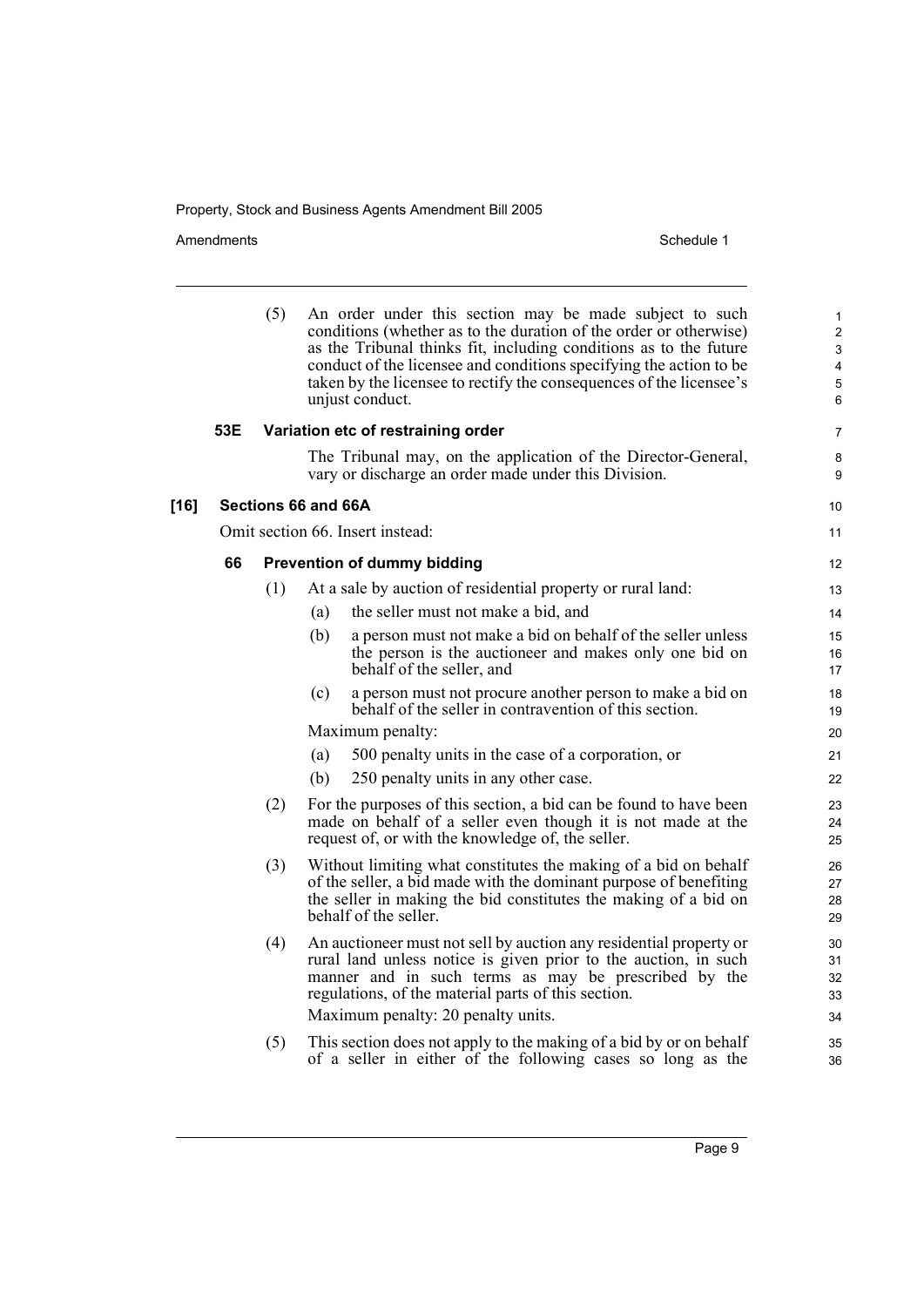Schedule 1 Amendments

requirements of subsection (6) for bids by or on behalf of a seller as co-owner or as executor or administrator are complied with:

- (a) the seller is a co-owner of the land (whether as a joint tenant or tenant in common) and the bid was made to enable the seller to purchase the interest of another co-owner in the land,
- (b) the seller is the executor or administrator of the estate of a deceased owner of the land.
- (6) The requirements for bids by or on behalf of a seller as co-owner or as executor or administrator are as follows:
	- (a) the conditions under which the auction is conducted must permit the making of bids by or on behalf of a seller to purchase the interest of another co-owner in the land or to purchase as executor or administrator,
	- (b) the auctioneer must have announced at the auction, before the start of bidding, that bids to purchase the interest of a co-owner in the land or to purchase as executor or administrator may be made by or on behalf of the seller,
	- (c) immediately before, or in the process of, making the bid, the auctioneer must announce that the bid is made by or on behalf of the seller or announces "vendor bid".

#### **66A Offences by auctioneers**

- (1) At a sale by auction of residential property or rural land, the auctioneer:
	- (a) must not acknowledge the making of a bid if the bid was not made, and
	- (b) must not accept a bid if the auctioneer knows that the bid was made by or on behalf of the seller in contravention of section 66, and

(c) must not make more than one bid on behalf of the seller. Maximum penalty: 250 penalty units.

- (2) An auctioneer at a sale by auction of residential property or rural land must not make a bid on behalf of the seller unless:
	- (a) the conditions under which the auction is conducted permit the making of one bid by the auctioneer on behalf of the seller, and
	- (b) the auctioneer announced at the auction, before the start of bidding, that the auctioneer is permitted to make one bid on behalf of the seller, and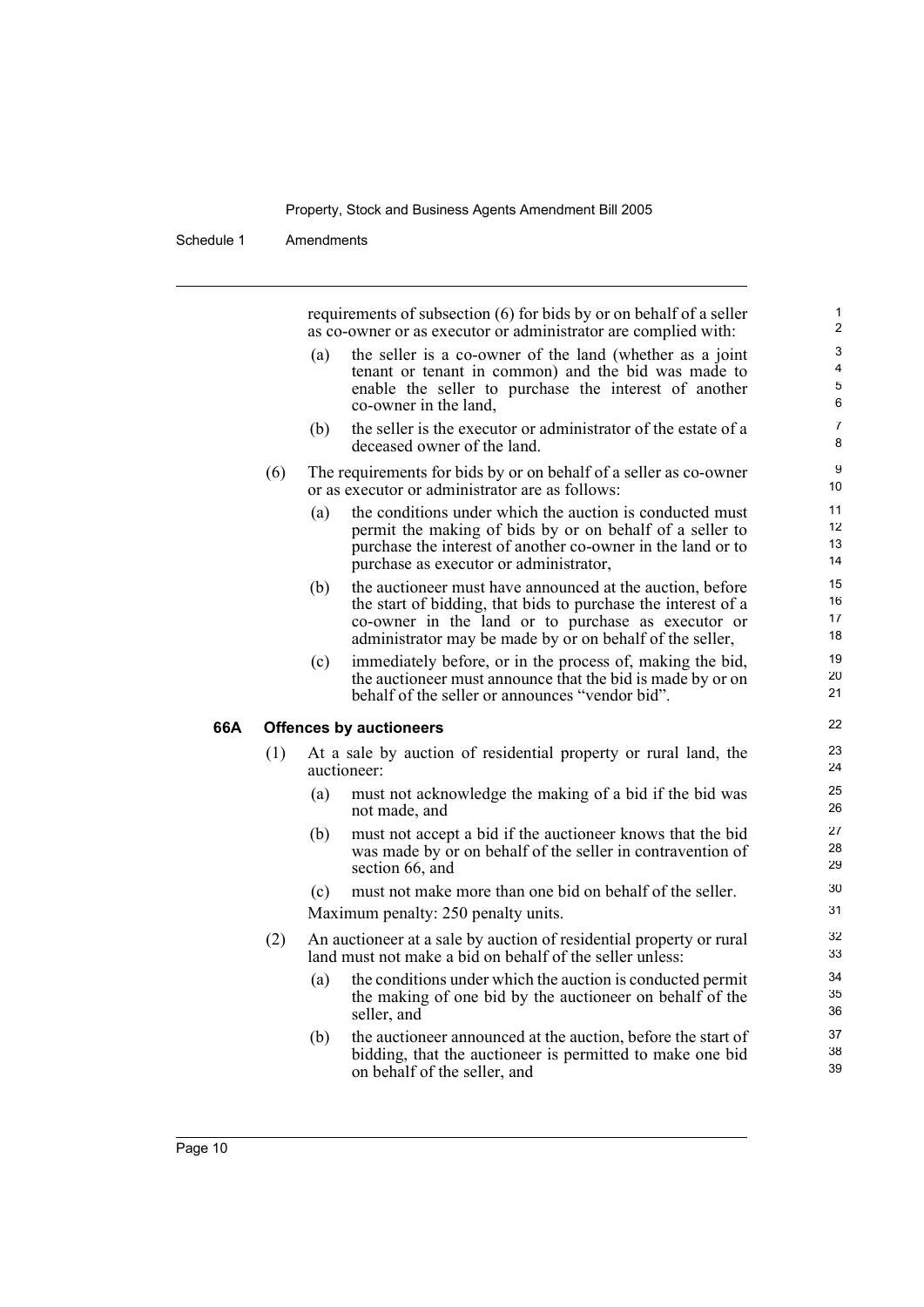Amendments Schedule 1

 $[17]$ 

**[19] Part 5, Division 3, heading**

|        | <b>Division 3</b>                |     | <b>Representations as to selling price</b>                                                                                                                                                                                                                                                                                 | 33                                             |
|--------|----------------------------------|-----|----------------------------------------------------------------------------------------------------------------------------------------------------------------------------------------------------------------------------------------------------------------------------------------------------------------------------|------------------------------------------------|
|        |                                  |     | Omit the heading to the Division. Insert instead:                                                                                                                                                                                                                                                                          | 32                                             |
| [19]   | Part 5, Division 3, heading      |     |                                                                                                                                                                                                                                                                                                                            | 31                                             |
|        |                                  |     | Note. Both name and address must be established by proof of identity<br>but need not be established by the same proof of identity. For example,<br>an Australian passport could be used to establish a person's name and<br>another proof of identity allowed by subsection (2) used to establish the<br>person's address. | 26<br>27<br>28<br>29<br>30                     |
|        |                                  |     | Maximum penalty: 100 penalty units.                                                                                                                                                                                                                                                                                        | 25                                             |
|        |                                  | (b) | in the case of the details of a person on whose behalf<br>another person is to bid, a letter of authority to bid on the<br>person's behalf specifying the person's name and address<br>and the number or other identifier of one or more proofs of<br>identity for that person.                                            | 20<br>21<br>22<br>23<br>24                     |
|        |                                  | (a) | one or more proofs of identity for the person, and                                                                                                                                                                                                                                                                         | 19                                             |
|        | (1)                              |     | An agent must not enter a person's name and address in a Bidders<br>Record unless both the person's name and their address details<br>are established by the production to the agent of:                                                                                                                                   | 16<br>17<br>18                                 |
|        |                                  |     | Omit section 69 (1). Insert instead:                                                                                                                                                                                                                                                                                       | 15                                             |
| [18]   |                                  |     | Section 69 Details to be established by proof of identity                                                                                                                                                                                                                                                                  | 14                                             |
|        |                                  | (c) | requiring other information to be included in the Bidders<br>Record.                                                                                                                                                                                                                                                       | 12<br>13                                       |
|        |                                  |     | , and                                                                                                                                                                                                                                                                                                                      | 11                                             |
|        |                                  |     | Insert at the end of section 68 $(5)$ (b):                                                                                                                                                                                                                                                                                 | 10                                             |
| $[17]$ | <b>Section 68 Bidders Record</b> |     |                                                                                                                                                                                                                                                                                                                            | 9                                              |
|        | (3)                              |     | Merely announcing the name of the person on whose behalf a bid<br>is made (without stating that the person is the seller) is not<br>sufficient to constitute announcing that the bid is made on behalf<br>of the seller.                                                                                                   | 5<br>6<br>$\overline{7}$<br>8                  |
|        |                                  |     | Maximum penalty: 250 penalty units.                                                                                                                                                                                                                                                                                        | 4                                              |
|        |                                  | (c) | immediately before, or in the process of, making the bid,<br>the auctioneer announces that the bid is made on behalf of<br>the seller or announces "vendor bid".                                                                                                                                                           | $\mathbf{1}$<br>$\overline{2}$<br>$\mathbf{3}$ |
|        |                                  |     |                                                                                                                                                                                                                                                                                                                            |                                                |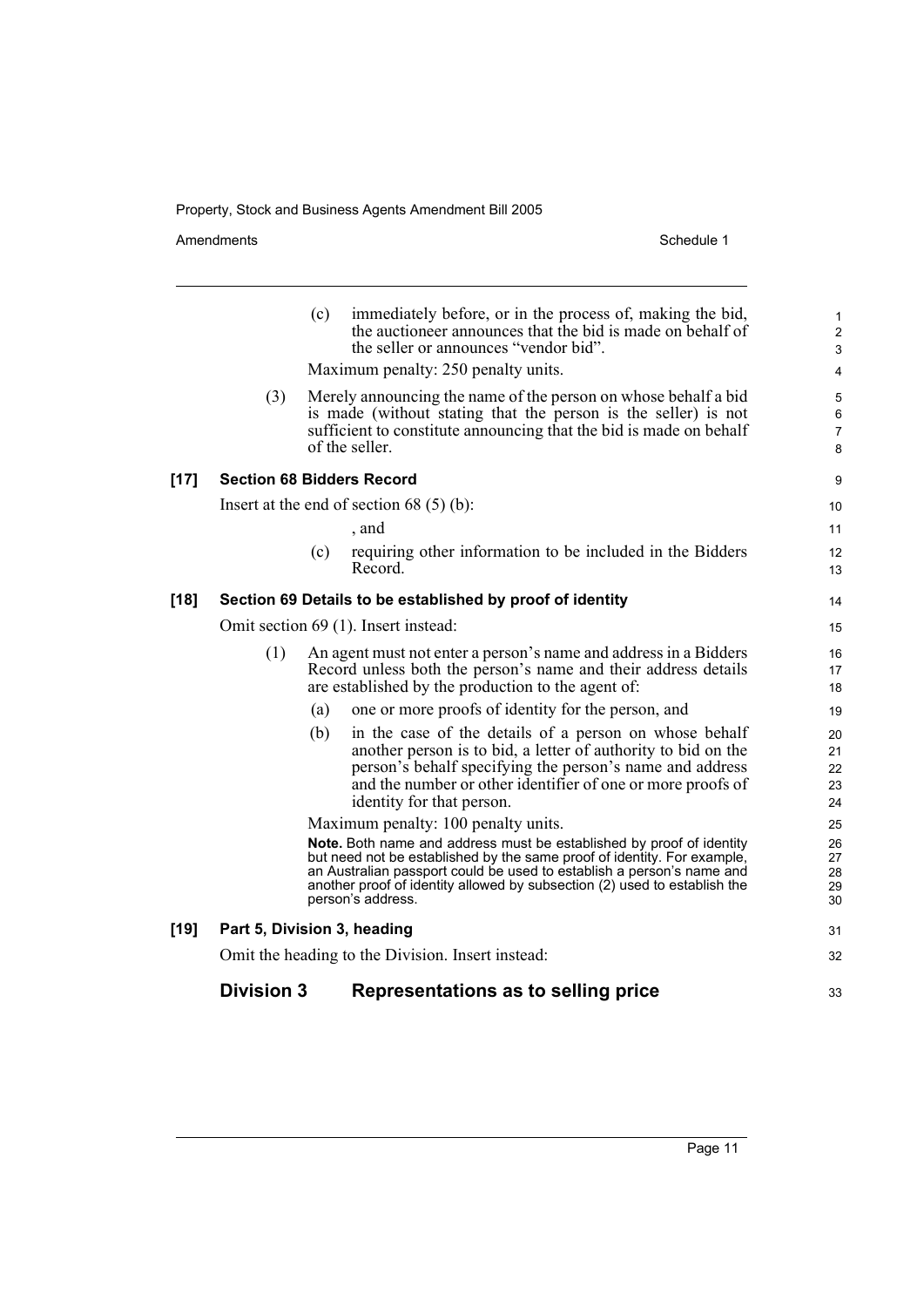Schedule 1 Amendments

| $[20]$ |                                                                                                          | <b>Section 76A</b>       |                                                                                                                                                                                                                                                                                                                                                                                                                                                                                                              | 1                                      |  |  |
|--------|----------------------------------------------------------------------------------------------------------|--------------------------|--------------------------------------------------------------------------------------------------------------------------------------------------------------------------------------------------------------------------------------------------------------------------------------------------------------------------------------------------------------------------------------------------------------------------------------------------------------------------------------------------------------|----------------------------------------|--|--|
|        |                                                                                                          | Insert after section 76: |                                                                                                                                                                                                                                                                                                                                                                                                                                                                                                              |                                        |  |  |
|        | 76A                                                                                                      |                          | Marketing statements about vendor bids when property passed in                                                                                                                                                                                                                                                                                                                                                                                                                                               | 3                                      |  |  |
|        |                                                                                                          | (1)                      | When residential property or rural land is passed in at auction and<br>the last bid accepted at the auction was a vendor bid, a real estate<br>agent or stock and station agent, or an employee of such an agent,<br>must not, by a statement made in the course of marketing the<br>residential property or rural land, indicate the amount of the last<br>bid accepted at the auction unless the statement also clearly<br>indicates that the bid was a vendor bid.<br>Maximum penalty: 200 penalty units. | 4<br>5<br>6<br>7<br>8<br>9<br>10<br>11 |  |  |
|        |                                                                                                          | (2)                      | A statement is considered to be made by a person in the course of<br>marketing residential property or rural land if the statement is<br>made:                                                                                                                                                                                                                                                                                                                                                               | 12<br>13<br>14                         |  |  |
|        |                                                                                                          |                          | (a)<br>in an advertisement in respect of the property or land that<br>is published or caused to be published by the person, or                                                                                                                                                                                                                                                                                                                                                                               | 15<br>16                               |  |  |
|        |                                                                                                          |                          | (b)<br>to a person (orally or in writing) as a prospective purchaser<br>of the property or land.                                                                                                                                                                                                                                                                                                                                                                                                             | 17<br>18                               |  |  |
|        |                                                                                                          | (3)                      | It is a defence to a prosecution for a contravention of this section<br>if the defendant satisfies the court that the defendant did not know<br>and had no reasonable cause to suspect that the bid concerned<br>was a vendor bid.                                                                                                                                                                                                                                                                           | 19<br>20<br>21<br>22                   |  |  |
|        |                                                                                                          | (4)                      | Residential property or rural land is <i>passed in</i> at auction if the<br>auction is stopped without the property or land being sold at the<br>auction.                                                                                                                                                                                                                                                                                                                                                    | 23<br>24<br>25                         |  |  |
|        |                                                                                                          | (5)                      | In this section:<br>vendor bid means a bid made by the auctioneer on behalf of the<br>seller.                                                                                                                                                                                                                                                                                                                                                                                                                | 26<br>27<br>28                         |  |  |
| $[21]$ |                                                                                                          |                          | Section 78 Collusive practices at auction sales                                                                                                                                                                                                                                                                                                                                                                                                                                                              | 29                                     |  |  |
|        |                                                                                                          |                          | Omit the penalty at the end of subsections $(1)$ and $(2)$ wherever occurring.                                                                                                                                                                                                                                                                                                                                                                                                                               | 30                                     |  |  |
|        |                                                                                                          | Insert instead:          |                                                                                                                                                                                                                                                                                                                                                                                                                                                                                                              | 31                                     |  |  |
|        |                                                                                                          |                          | Maximum penalty:                                                                                                                                                                                                                                                                                                                                                                                                                                                                                             | 32                                     |  |  |
|        | 500 penalty units in the case of a corporation, or<br>(a)<br>(b)<br>250 penalty units in any other case. |                          |                                                                                                                                                                                                                                                                                                                                                                                                                                                                                                              |                                        |  |  |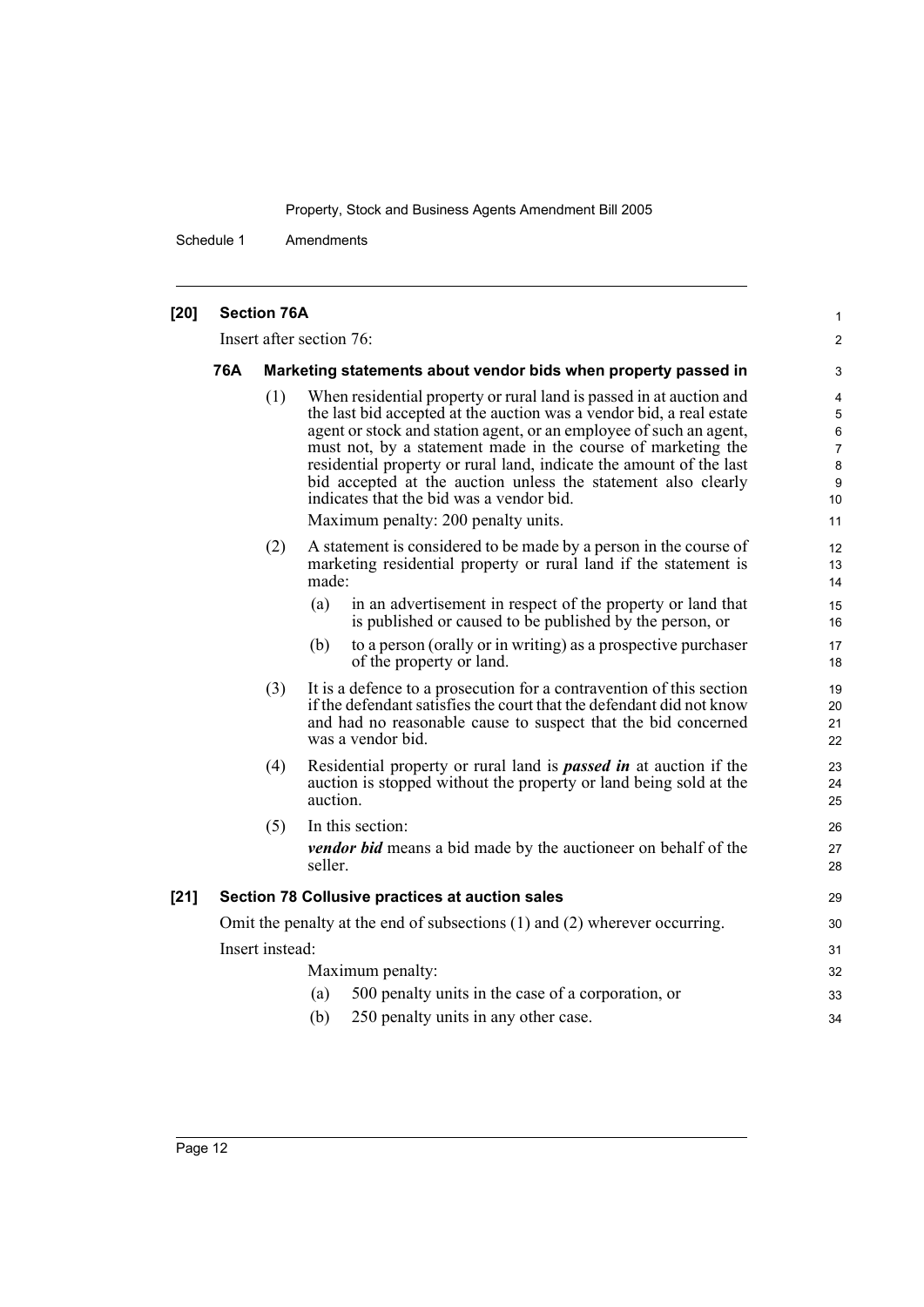Amendments Schedule 1

| $[22]$ |                         |     | Section 86 Trust money to be paid into trust account                                                                                                                                                                                                                                                                                                                                                                                                      | 1                                            |
|--------|-------------------------|-----|-----------------------------------------------------------------------------------------------------------------------------------------------------------------------------------------------------------------------------------------------------------------------------------------------------------------------------------------------------------------------------------------------------------------------------------------------------------|----------------------------------------------|
|        |                         |     | Omit section 86 (3). Insert instead:                                                                                                                                                                                                                                                                                                                                                                                                                      | $\overline{2}$                               |
|        | (3)                     |     | The name of a trust account and the description of the trust<br>account in the books and records of the licensee and also on all<br>cheques drawn on the trust account:                                                                                                                                                                                                                                                                                   | 3<br>4<br>5                                  |
|        |                         | (a) | must include the name of the licensee corporation, licensee<br>or firm of licensees in whose name the trust account is<br>kept, and                                                                                                                                                                                                                                                                                                                       | $\,6$<br>$\overline{7}$<br>8                 |
|        |                         | (b) | must include the words "Trust Account", and                                                                                                                                                                                                                                                                                                                                                                                                               | 9                                            |
|        |                         | (c) | may include, at the end of the account's name, a name or<br>other matter to identify the person on whose behalf money<br>in the account is held.                                                                                                                                                                                                                                                                                                          | 10<br>11<br>12                               |
| $[23]$ | <b>Interest Account</b> |     | Section 90 Interest earned on trust accounts to be paid to Statutory                                                                                                                                                                                                                                                                                                                                                                                      | 13<br>14                                     |
|        |                         |     | Omit section 90 (1). Insert instead:                                                                                                                                                                                                                                                                                                                                                                                                                      | 15                                           |
|        | (1)                     |     | Each authorised deposit-taking institution must:                                                                                                                                                                                                                                                                                                                                                                                                          | 16                                           |
|        |                         | (a) | after the end of each named month, calculate interest on<br>the daily balances of all money held during the month in<br>trust accounts kept with the authorised deposit-taking<br>institution (being trust accounts notified to the institution<br>as trust accounts required by this Act) by applying to those<br>balances the prescribed percentage of the trust account rate<br>applicable to the institution for the purposes of this section,<br>and | 17<br>18<br>19<br>20<br>21<br>22<br>23<br>24 |
|        |                         | (b) | before the end of the 7th business day of the next named<br>month pay the amount of that interest to the<br>Director-General for crediting to the Statutory Interest<br>Account.                                                                                                                                                                                                                                                                          | 25<br>26<br>27<br>28                         |
|        |                         |     | Maximum penalty: 100 penalty units.                                                                                                                                                                                                                                                                                                                                                                                                                       | 29                                           |
| $[24]$ |                         |     | Section 91 Monthly returns by authorised deposit-taking institutions                                                                                                                                                                                                                                                                                                                                                                                      | 30                                           |
|        |                         |     | Omit "in writing" from section 91 (1).                                                                                                                                                                                                                                                                                                                                                                                                                    | 31                                           |
|        | time to time direct)".  |     | Insert instead "(in such manner and form as the Director-General may from                                                                                                                                                                                                                                                                                                                                                                                 | 32<br>33                                     |
| $[25]$ | <b>Section 91 (2)</b>   |     |                                                                                                                                                                                                                                                                                                                                                                                                                                                           | 34                                           |
|        |                         |     | Omit ", by notice in writing, inform the Director-General".                                                                                                                                                                                                                                                                                                                                                                                               | 35                                           |
|        |                         |     | Insert instead "inform the Director-General (in such manner and form as the<br>Director-General may from time to time direct)".                                                                                                                                                                                                                                                                                                                           | 36<br>37                                     |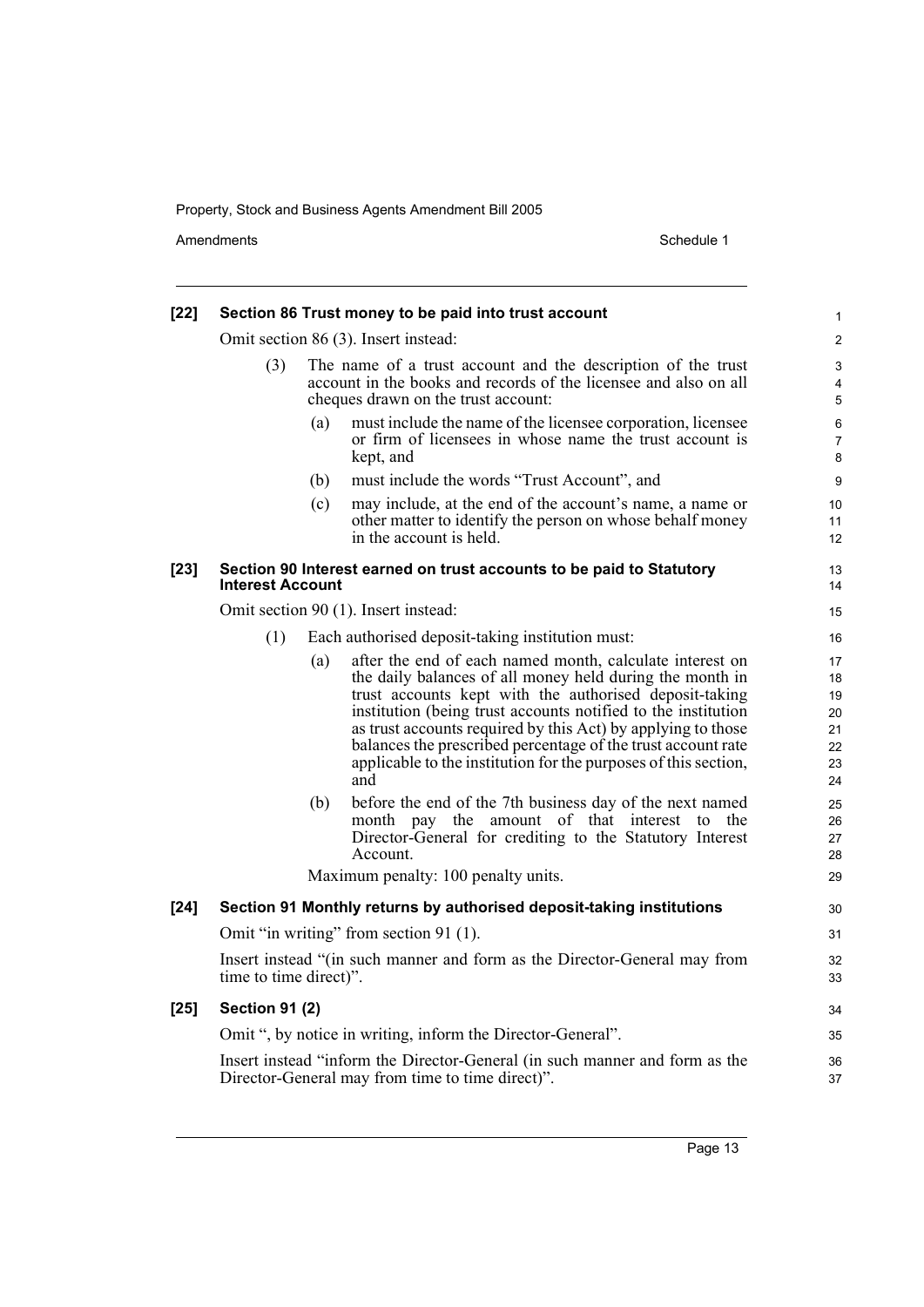Schedule 1 Amendments

| $[26]$ |                                       | <b>Section 91 (3)</b> |                                                                                                                                                                                                                                                                                                                                                        | $\mathbf{1}$                     |  |  |
|--------|---------------------------------------|-----------------------|--------------------------------------------------------------------------------------------------------------------------------------------------------------------------------------------------------------------------------------------------------------------------------------------------------------------------------------------------------|----------------------------------|--|--|
|        |                                       |                       | Omit "provide a written report to the Director-General".                                                                                                                                                                                                                                                                                               | 2                                |  |  |
|        |                                       |                       | Insert instead "provide a report to the Director-General (in such manner and<br>form as the Director-General may from time to time direct)".                                                                                                                                                                                                           | 3<br>4                           |  |  |
| $[27]$ |                                       |                       | Section 91 (4) (c)                                                                                                                                                                                                                                                                                                                                     | 5                                |  |  |
|        |                                       |                       | Insert "and form" after "manner".                                                                                                                                                                                                                                                                                                                      | 6                                |  |  |
| $[28]$ |                                       |                       | Section 98 Disposal of unclaimed money in trust accounts                                                                                                                                                                                                                                                                                               | 7                                |  |  |
|        | 98 (5).                               |                       | Insert "(less any of that money that has been paid from the Compensation Fund<br>to the person entitled to the money)" after "that 31 December" in section                                                                                                                                                                                             | 8<br>9<br>10                     |  |  |
| $[29]$ |                                       | <b>Section 98 (6)</b> |                                                                                                                                                                                                                                                                                                                                                        | 11                               |  |  |
|        |                                       |                       | Omit the subsection.                                                                                                                                                                                                                                                                                                                                   | $12 \overline{ }$                |  |  |
| $[30]$ |                                       | <b>Section 99</b>     |                                                                                                                                                                                                                                                                                                                                                        | 13                               |  |  |
|        | Omit the section. Insert instead:     |                       |                                                                                                                                                                                                                                                                                                                                                        |                                  |  |  |
|        | 99                                    |                       | Repayment of unclaimed trust money                                                                                                                                                                                                                                                                                                                     | 15                               |  |  |
|        |                                       | (1)                   | The Director-General must, on application by a person entitled to<br>an amount of money paid under this Division into the<br>Compensation Fund or the Consolidated Fund, pay that amount<br>to the person out of the Compensation Fund.                                                                                                                | 16<br>17<br>18<br>19             |  |  |
|        |                                       | (2)                   | When an amount is paid out of the Compensation Fund in respect<br>of an amount that has been paid into the Consolidated Fund, the<br>Treasurer must, on application by the Director-General, pay that<br>amount to the Director-General out of the Consolidated Fund<br>(which is appropriated accordingly) for payment into the<br>Compensation Fund. | 20<br>21<br>22<br>23<br>24<br>25 |  |  |
| $[31]$ |                                       |                       | <b>Schedule 1 Savings and transitional provisions</b>                                                                                                                                                                                                                                                                                                  | 26                               |  |  |
|        | Omit clauses 1 and 2. Insert instead: |                       |                                                                                                                                                                                                                                                                                                                                                        |                                  |  |  |
|        | Part 1                                |                       | <b>General</b>                                                                                                                                                                                                                                                                                                                                         | 28                               |  |  |
|        | 1                                     |                       | <b>Regulations</b>                                                                                                                                                                                                                                                                                                                                     | 29                               |  |  |
|        |                                       | (1)                   | The regulations may contain provisions of a savings or<br>transitional nature consequent on the enactment of the following<br>Acts:                                                                                                                                                                                                                    | 30<br>31<br>32                   |  |  |
|        |                                       |                       | this Act                                                                                                                                                                                                                                                                                                                                               | 33                               |  |  |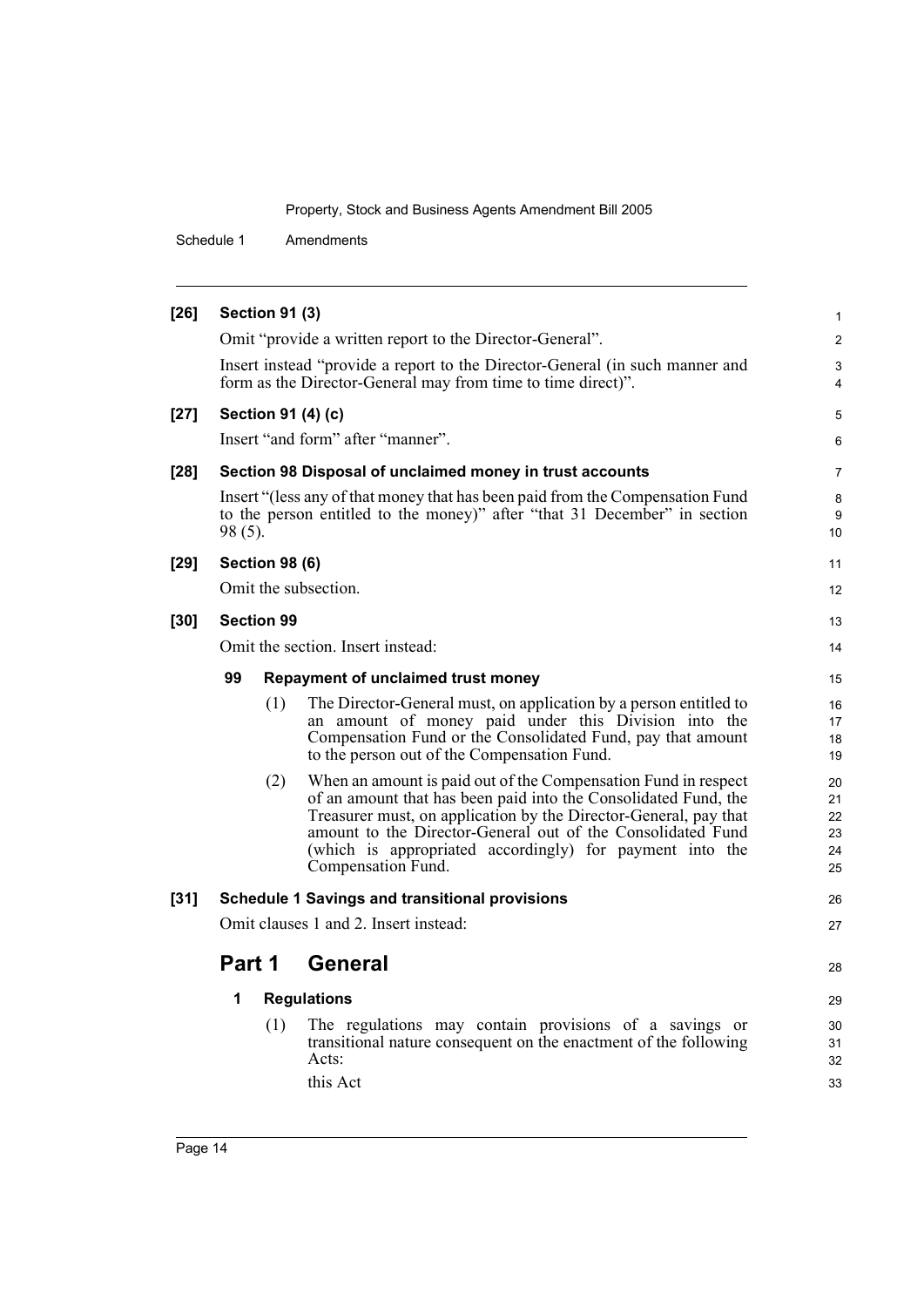Amendments Schedule 1

**[32]** 

|              |                   | Property, Stock and Business Agents Amendment Act 2005                                                                                                                                       | 1              |  |  |
|--------------|-------------------|----------------------------------------------------------------------------------------------------------------------------------------------------------------------------------------------|----------------|--|--|
|              | (2)               | Any such provision may, if the regulations so provide, take effect<br>from the date of assent to the Act concerned or a later date.                                                          |                |  |  |
|              | (3)               | To the extent to which any such provision takes effect from a date<br>that is earlier than the date of its publication in the Gazette, the<br>provision does not operate so as:              | 4<br>5<br>6    |  |  |
|              |                   | to affect, in a manner prejudicial to any person (other than<br>(a)<br>the State or an authority of the State), the rights of that<br>person existing before the date of its publication, or | 7<br>8<br>9    |  |  |
|              |                   | to impose liabilities on any person (other than the State or<br>(b)<br>an authority of the State) in respect of anything done or<br>omitted to be done before the date of its publication.   | 10<br>11<br>12 |  |  |
| Part 2       |                   | Provisions consequent on the enactment<br>of this Act                                                                                                                                        | 13<br>14       |  |  |
| $\mathbf{2}$ | <b>Definition</b> |                                                                                                                                                                                              | 15             |  |  |
|              |                   | In this Part:<br><b>repealed Act</b> means the Property, Stock and Business Agents Act<br>1941.                                                                                              | 16<br>17<br>18 |  |  |
|              |                   | Schedule 1, Part 3                                                                                                                                                                           | 19             |  |  |
|              |                   | Insert at the end of the Schedule:                                                                                                                                                           | 20             |  |  |
| Part 3       |                   | Provisions consequent on enactment of<br><b>Property, Stock and Business Agents</b><br><b>Amendment Act 2005</b>                                                                             | 21<br>22<br>23 |  |  |
| 19           | <b>Definition</b> |                                                                                                                                                                                              | 24             |  |  |
|              |                   | In this Part:<br><b>2005 amending Act</b> means the Property, Stock and Business<br>Agents Amendment Act 2005.                                                                               | 25<br>26<br>27 |  |  |
| 20           |                   | <b>Unjust conduct by licensees</b>                                                                                                                                                           | 28             |  |  |
|              |                   | Division 6 of Part 3 extends to conduct that occurred before the<br>commencement of the Division.                                                                                            | 29<br>30       |  |  |
| 21           |                   | Marketing statements about vendor bids                                                                                                                                                       | 31             |  |  |
|              |                   | Section 76A extends to auctions conducted before the<br>commencement of that section (but only in respect of statements                                                                      | 32<br>33       |  |  |
|              |                   |                                                                                                                                                                                              |                |  |  |